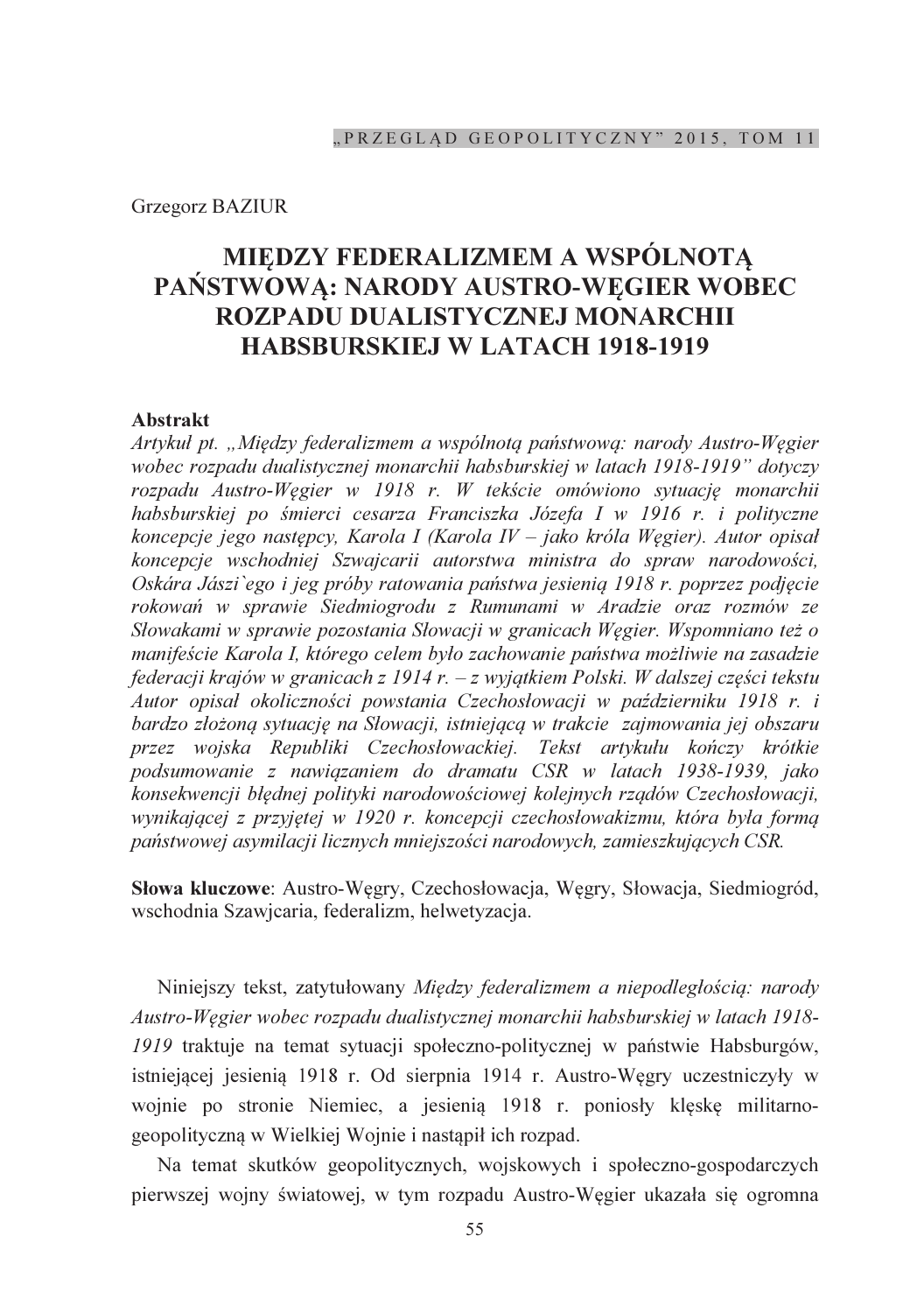ilość opracowań. Warto przytoczyć przynajmniej niektóre z nich, traktujące o rozpadzie Austro-Węgier w 1918 roku. Spośród polskich autorów na temat historii i rozpadu Austro-Węgier pisali m.in.: Henryk Batowski, Janusz Pajewski, Wacław Felczak, zaś o okolicznościach powstania Czechosłowacji Roman Heck i Marian Orzechowski oraz Jan Kalvoda, a Józef Ciągwa opisał aspekty prawne relacji czesko-słowackich i ustroju państwa<sup>1</sup>. Z nowszych prac należy wymienić takich autorów, jak Tadeusz Kopyś, Grzegorz Chmielewski i Lech Kościelak<sup>2</sup>. Należy też odnotować liczne prace dotyczące Słowacji, relacji słowacko-wegierskich i słowacko-czeskich i ich znaczenia dla powstania w 1918 r. Czechosłowacji autorstwa Júliusa Mésároša, Vavro Šrobara i Dušana Kováča<sup>3</sup>. Sa to niektóre z cytowanych pozycii – pozostałe umieszczono w odsyłaczach.

Kiedy 21 listopada 1916 r., po prawie 70 latach panowania zmarł cesarz Austrii i król Wegier Franciszek Józef I Habsburg<sup>4</sup>, a jego następna został cesarz Karol I (jako król Wegier Karol IV<sup>5</sup> wiele czynników wskazywało, że Austro-Wegry zbliżały się do końca swojego istnienia. Państwo Habsburgów, którego wojska od sierpnia 1914 r. walczyły w pierwszej wojnie światowej po stronie Niemiec powoli zaczynało "pękać w szwach". W latach 1917-1918 koszty wojny coraz bardziej odczuwały narodowości zamieszkujące CK monarchię, rodziny poległych żołnierzy i gospodarka kraju<sup>6</sup>. Nie pomogły też mocno spóźnione próby rozwiazania kwestii wewnętrznych monarchii przez jej federalizację, które były wysuwane od początku

<sup>&</sup>lt;sup>1</sup> H. Batowski, Rozpad Austro-Węgier 1914-1918 (sprawy narodowościowe i działania dyplomatyczne), Warszawa-Wrocław 1965; J. Pajewski, Pierwsza wojna światowa 1914-1918, Warszawa 2005; W. Felczak, Historia Węgier, Warszawa-Wrocław 1983; R. Heck, M. Orzechowski, Historia Czechosłowacji, Kraków-Wrocław 1969; J. Kalvoda, Geneze Československa, Praha 1998; zob. też: J. Ciągwa, Prawna pozycja narodu słowackiego w ostatnim pięćdziesięcioleciu, Prace Prawnicze, nr 1, Katowice 1969.

<sup>&</sup>lt;sup>2</sup> T. Kopyś, Kwestia narodowościowa na ziemiach Korony Świętego Stefana w latach 1867-1918, Kraków 2001; por. eadem, Rokowania węgiersko-rumuńskie w Aradzie, w: Wielokulturowość, tożsamość narodowa, mniejszości na Węgrzech i w Polsce. Język-literatura-kultura, red. E. Fórián, Debreczyn 2004; G. Chmielewski, Geneza państwa i naczelnych instytucji państwowych Republiki Słowackiej, Studenckie Prace Prawnicze, Administratywistyczne i Ekonomiczne, Uniwersytet Warszawski - www.bibliotekacyfrowa.pl/Content/34841/002.pdf [dostep: 19 kwietnia 2013]; L. Kościelak, Historia Słowacji, Wrocław 2010.

<sup>&</sup>lt;sup>3</sup> J. Mésároš, Deformations inthe interpretations of Censuses In Recent Magyar-Slovak Controversies, w: Slovaks & Magyars. Slovak-Magyar Relations I Central Europe, Londyn 1995; Nacionalismus je slepý, w: V. Šrobar, Boj o nový život: výber programových, poučných i polemických článkov, Praha 1920; D. Kováč, Kronika Slovenska t. 1, Bratislava 1998.

Franciszek Józef I (1830-1916) – był synem arcyksięcia Franciszka Karola i księżniczki Zofii z Wittelsbachów, a w latach 1848-1916 cesarz austriacki i król węgierski - zob. S. Grodziski, Franciszek Józef I, Wrocław-Warszawa 1990.

<sup>&</sup>lt;sup>5</sup> Karol I Habsburg (1887-1922) - ostatni cesarz Austrii i król Węgier jako Karol IV. - zob. G. Kucharczyk, Ostatni cesarz: bł. Karol I Habsburg, Poznań 2004.

Zob. publikacje H. Batowskiego, J. Pajewskiego, W. Felczaka i innych autorów opisujących historię pierwszej wojny światowej lat 1914-1918.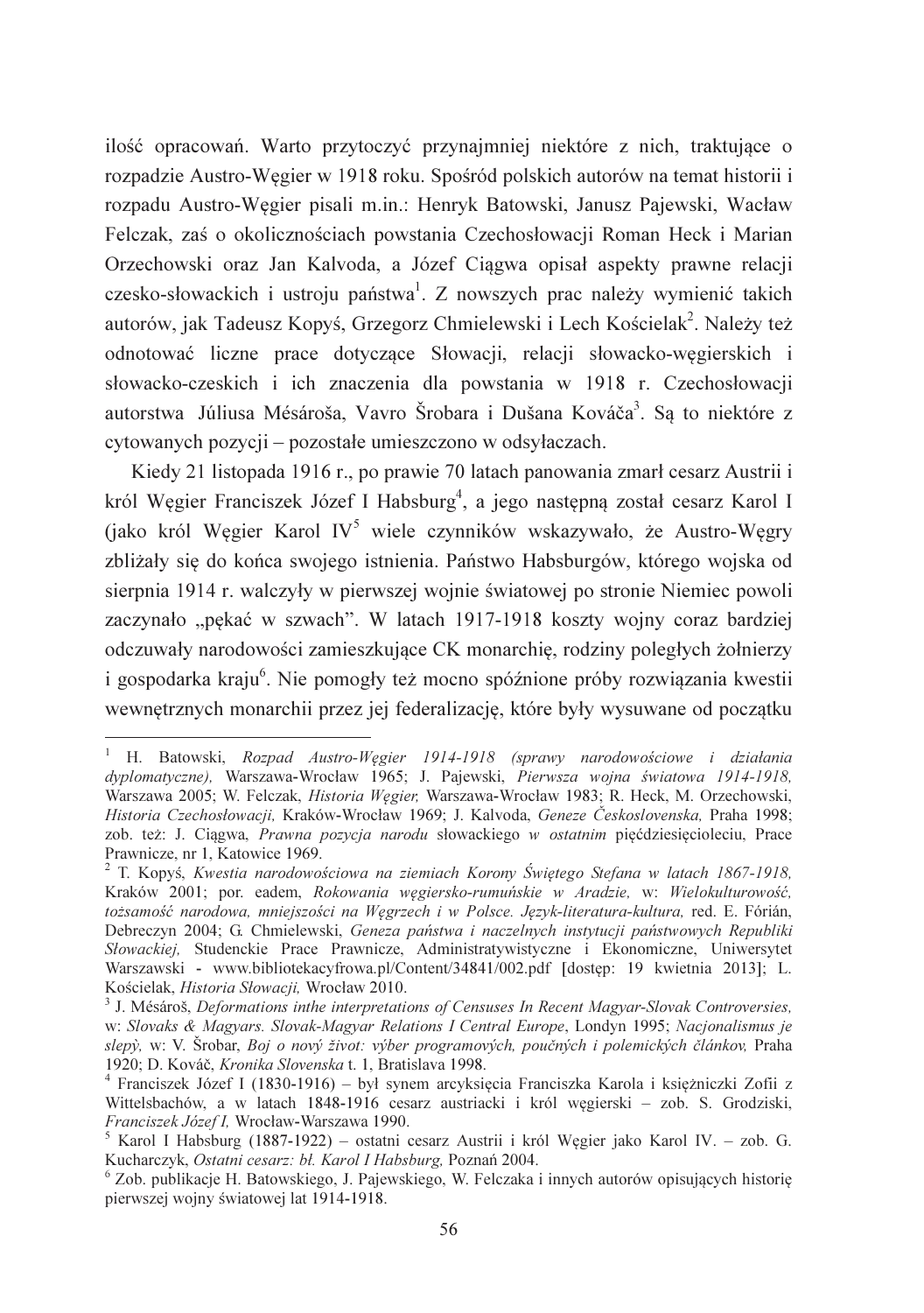1918 r. przez wielu polityków. Pierwsza z nich wysunał wiosna 1918 r. ówczesny minister do spraw narodowości w latach 1917-1918, Oszkár Jászi, który był autorem memoriału z wiosny 1918 r., zatytułowanego "Przyszłość Monarchii i Zjednoczone Państwa Dunajskie". Jászi proponował w nim rozbicie Austro-Wegier na pięć państw: Węgry – bez Chorwacji i Słowenii, Austrię, kraje Korony Św. Wacława (Czechy i Morawy), Polskę oraz Istrię pod administracją Chorwatów. W przypadku Polski myślał o obszarach b. zaboru rosyjskiego. Projekt był oparty na koncepcji konfederacji Ludwika Kossutha z 1849 r., który zakładał, że małe narody naddunajskie i szerzej – środkowoeuropejskie, jak np. Węgrzy czy Polacy nie potrafią obronić swojej samodzielności. W wypadku Polski, O. Jászi uważał, że jeżeli Niemcy beda zaprzestana germanizacji Polaków i wprowadza system demokratyczny, to Polacy zrezygnują z terenów zaboru pruskiego, dlatego też wstapienie Polski do proponowanej jesienia 1918 r. przez niego Federacji Naddunajskiej uważał za racjonalne rozwiązanie, które przyczyniłoby się do rozwoju społeczeństwa polskiego<sup>7</sup>.

Jako minister do spraw narodowości, Oskár Jászi proponował również stworzenie na obszarze Królestwa Węgier państwa kantonalnego według wzorów szwajcarskich, określając tę koncepcję jako wschodnią Szwajcarię. Na temat przybliżonych, terytorialnych kształtów całej koncepcji wspomina jedynie prasa z końca 1918 r. Jednak ze względu na politykę faktów dokonanych, która przy poparciu Ententy, zwłaszcza Francji realizowały rządy w Bukareszcie i Pradze cała koncepcja pozostała w fazie projektu, który ostatecznie 2 grudnia 1918 r. trafił ad acta archiwum w Budapeszcie<sup>8</sup>. Według projektu cały obszar Węgier w granicach z 1914 r. miał być podzielony na 14 kantonów językowych i były to następujące tereny:

- węgierski (Pozsony i terytoria położone na zachód od Budapesztu wraz z Esztergom i Komárom) ze stolica w Pozsony (Bratysława);

- słowacki w zachodniej części Słowacji z komitatami Árva, Lipto, Zolyom);

<sup>&</sup>lt;sup>7</sup> Zob. O. Jászi, Magyarorság jővője és a Dunai Egyesült Államok (Przyszłość Węgier i Zjednoczone Państwa Dunajskie), Budapest 1918, T. 6 – cyt. za: K. Szokolay, Wewnetrzne konflikty odnowy społecznej i narodowej myśli politycznej na Wegrzech w latach 1917-1919, w: Wegrzy, Polacy a ich sasiedzi, red. I. D. Molnár, Warszawa 1990, s. 101-102. Na temat działalności i pogladów politycznych O. Jászi`ego pisze też Tadeusz Kopyś który w dogłębny sposób analizuje jego poglądy – zob. T. Kopyś, Oszkár Jászi. Z dziejów idei federalizmu w Europie Środkowej w latach 1900-1920, Kraków 2006, s. 71-76.

<sup>&</sup>lt;sup>8</sup> Z. K. Lengiel, Kaleti Svájc és Erdély 1918-1919-ben. A nagyromán állameszme maglar alternaiváink *történetéhez*, "Regio" 1992/1, s. 77-79 – cyt. za: T. Kopyś, op. cit., s. 93.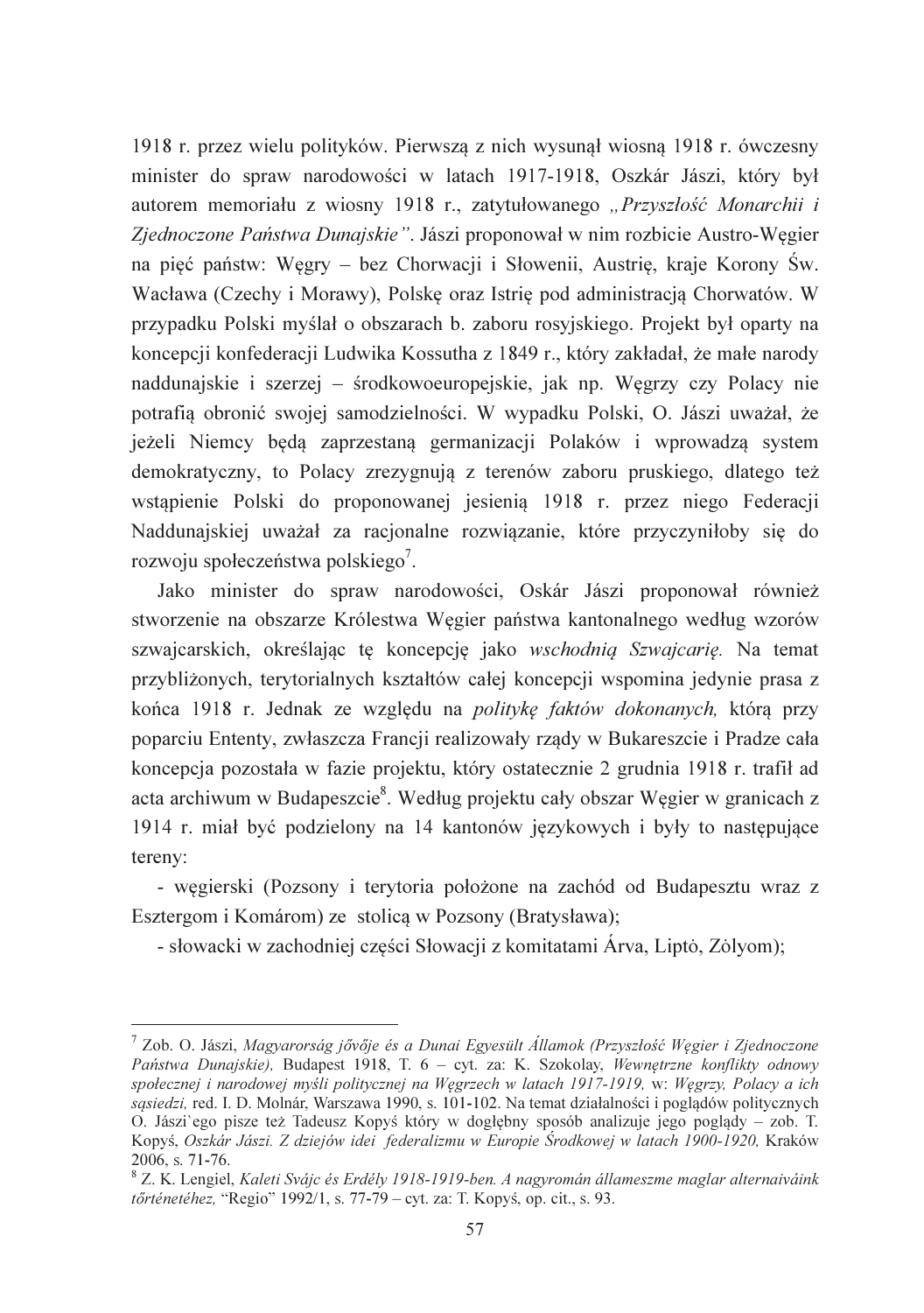- wegierski, położony na pograniczu wegiersko-słowackim z Szepes, Abaúj, Gőmőr, Zemplén, Sáros) ze stolica w Kassa (Koszyce);

- rusiński (ukraiński) z miastami: Ung, Bereg, Ugocsa, Máramaros;

- rumuńsko-saski w okolicach Szilágy, Szolnok, Doboka, Beszterce-Naszód, ewentualnie północno-wschodnia część Kolozs) ze stolicą w Dés;

- węgierski (Maros-Torda, Csik, Háromszék, Brassó, Udvarhely) ze stolicą w Marosvásárhely lub Kolozsvár;

- saski (Kis- i Nagykűkűlő, Fogaras, Szeben, Alsó-Fejér) ze stolica w Nagyszeben;

- rumuński (Hunyad, Krassó-Szőrény, część wschodnia komitatu Arad i południowa Bihar ze stolica w mieście Déva:

- mieszany serbsko-niemiecki (Temes, Torontál, Bács-Bodrog) ze stolicą w Temesvár (Timisoara);

- wegierski (Csongrád, Békés, zachodnia część komitatu Arad i Bihar, oraz północno-wschodnia Bács-Bodrog) ze stolicą w Szeged;

- węgierski (Hajdu, Szolnok, Szabolcs, Szatmár, większa część komitatu Bihar) ze stolica w Debrecen;

- węgierski (komitaty Pest, Fejér, Nógrád, Heves) ze stolicą w Budapeszcie;

- mieszany węgiersko-niemiecki (komitaty: Vas, Veszprém, Győr, Moson, Sopron) ze stolica w Győr;

- węgierski (komitaty: Baranya, Somogy, Zala, Toina) ze stolicą w Pécs<sup>9</sup>.

Polityczny sens idei O. Jászi uzasadniał następująco: "Węgierski rząd nie chce nowych "środkowoeuropejskich Bałkanów", z wojnami celnymi i wyścigiem zbrojeń, lecz proponuje potężną i pokojową "wschodnią Szwajcarię", do której weszłyby Czechy, Polska, Rumunia i Jugosławia"<sup>10</sup>. Poza tym na intensywność prac nad urzeczywistnieniem tej idei wpłynęły też rokowania rumuńsko-węgierskie prowadzone w Aradzie w dniach 13-14 listopada 1918 r. a dotyczące powojennej przynależności terytorialno-państwowej Siedmiogrodu. W stosunku do jego obszaru roszczenia wysuwała Rumunia, pomimo, że w chwili zakończenia wojny, zarówno centralne, jak i lokalne władze węgierskie starały się wykazać dobrą wolę wobec ludności rumuńskiej w Siedmiogrodzie.

1-2 listopada 1918 r. rząd Królestwa Węgierskiego polecił posłom rumuńskim w Seimie węgierskim, aby zajęli się sprawami utrzymania porządku w Siedmiogrodzie. W odpowiedzi Rumuni siedmiogrodzcy zaczeli organizować Rady

 $\frac{9}{10}$  Ibidem, s. 93-94.<br><sup>10</sup> Ibidem, s. 92.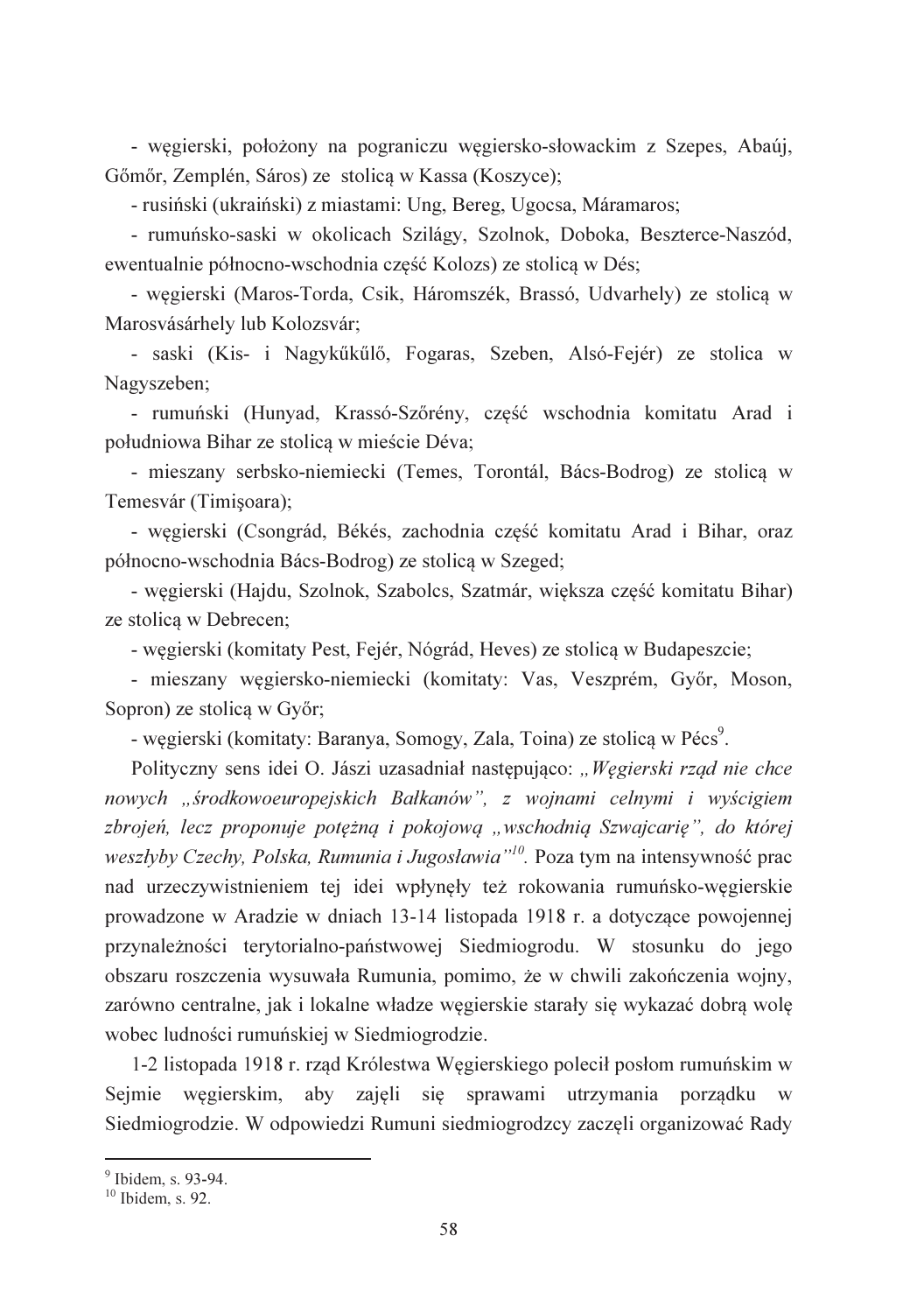Narodowe i ponownie otwierać zlikwidowane przez władze wegierskie w okresie madziaryzacji szkoły rumuńskie, a miejscowe władze podjęły starania na rzecz wzajemnego pojednania obu grup narodowych<sup>11</sup>.

Tymczasem władze pokonanej w maju 1918 r. Rumunii postanowiły "politycznie pomścić" tę klęskę i zawarty wówczas separatystyczny pokój bukaresztański, dlatego też – zachęcone poparciem USA – wynegocjowały w Belgradzie linie graniczna na rzece Maruszy (Maros), co doprowadziło do zajecia bez oporu ze strony wojsk wegierskich obszaru Siedmiogrodu. Jeszcze przed rozpoczęciem rokowań z Węgrami rząd rumuński rozpoczął tajne kroki w celu oderwania Siedmiogrodu od Wegier. 10 listopada 1918 r. Mihali i Vaida-Voevod wysłali delegacje do Jasów z prośba o zajecie całej prowincji. Delegacj wyrażali opinie całej Centralnej Rumuńskiej Rady Narodowej i obawę przed groźbą bolszewizmu ze strony rewolucyjnych Wegier<sup>12</sup>. Sytuacja była na tyle poważna, że po 9 listopada 1918 r. politycy rumuńscy z Siedmiogrodu, przy poparciu rządu rumuńskiego, zażądali ultymatywnie od władz zgody na objęcie władzy w 22 komitatach Siedmiogrodu w obawie przed groźbą anarchizacji życia społecznego, co wiązało się z trwającą na Węgrzech rewolucją astrów, z terminem 72 godzin, tj. 12 listopada 1918 r.<sup>13</sup>.

W warunkach nacisku politycznego i dyplomatycznego Rumunii, 13 i 14 listopada toczyły się w Aradzie rokowania węgiersko-rumuńskie, dotyczące przynależności prawno-państwowej obszaru Siedmiogrodu. Ze strony rządu wegierskiego prowadził je minister do spraw narodowości. Oszkár Jászi, który uznał ultimatum, wysunięte w warunkach powojennej anarchii i rozkładu państwa polityczny absurd. Przyznał wprawdzie, że dotychczasowy podział za administracyjny prowincji był krzywdzący dla narodu rumuńskiego, ale jednocześnie zaproponował podział Siedmiogrodu na małe okręgi narodowościowe, których władze – na wzór kantonów szwajcarskich – zarządzałyby określonymi ustawowo sprawami: było to 11-punktowe prowizorium, które miało obowiązywać do zwołania konferencji pokojowej<sup>14</sup>.

 $^{11}$  Zob. Idem, Rokowania węgiersko-rumuńskie w Aradzie, w: Wielokulturowość, tożsamość narodowa, mniejszości na Wegrzech i w Polsce. Język-literatura-kultura, red. E. Fórián, Debreczyn 2004, s. 345-346.

 $12$  Ibidem.

<sup>&</sup>lt;sup>13</sup> Były to następujące komitaty: Torontál, Temes, Krassó-Szőrény, Arad, Bihar, Szatmár, Máramaros, Beszterce-Naszód, Szolnok-Doboka, Szigály, Kolozs, Maros-Torda, Torda-Aranyos, Alsó-Fehér, Kiskűkűllő, Hunyad, Szeben, Brassó, Fogaras, Háromszék, Udvarhely i Csík – zob. T. Kopyś, Rokowania węgiersko-rumuńskie..., op. cit., s. 347.

<sup>&</sup>lt;sup>14</sup> Ibidem, s. 354; por. J. Demel, *Historia Rumunii*, Warszawa-Wrocław 1986, s. 357.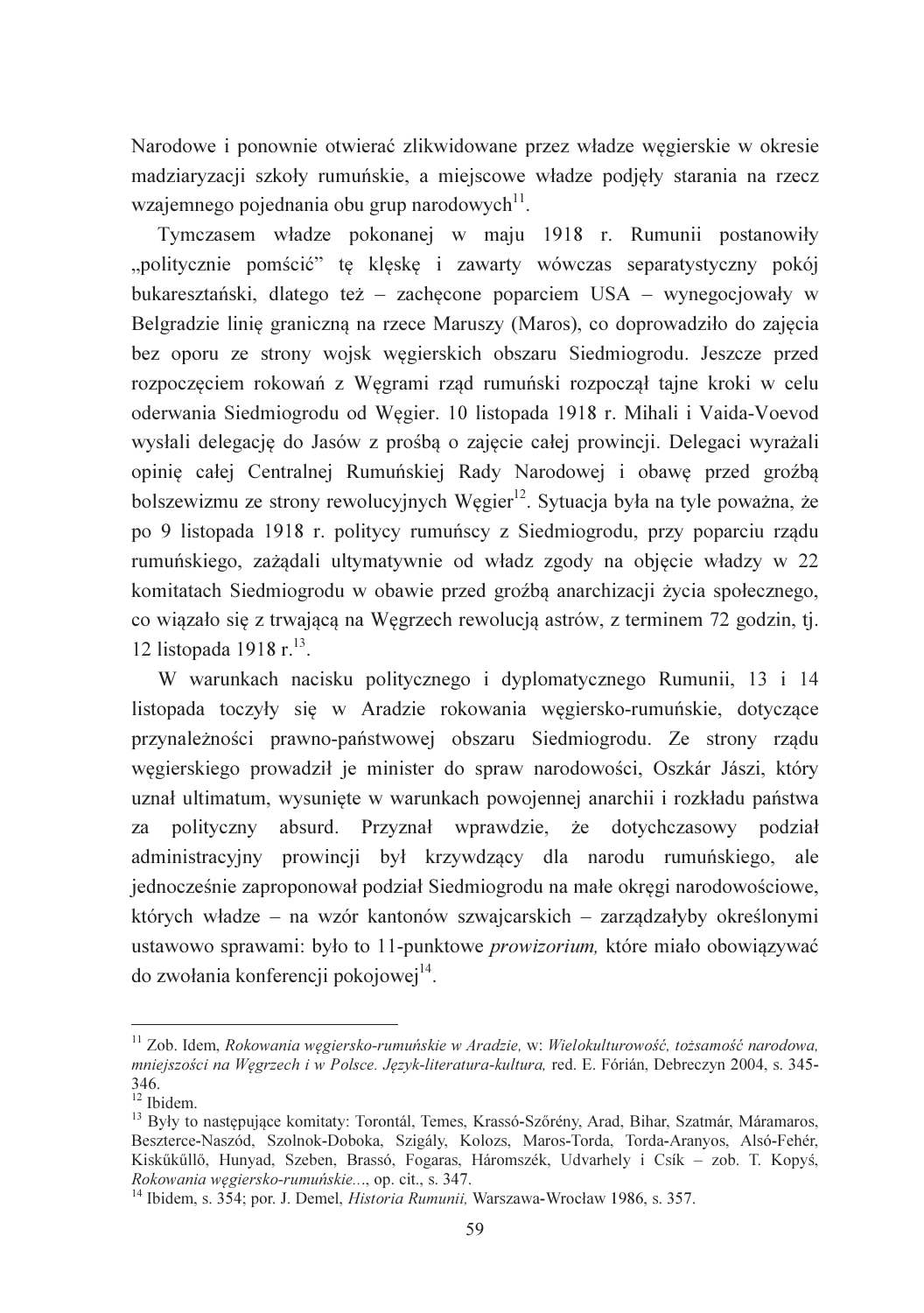W trakcie rokowań w Aradzie delegacja wegierska proponowała również powołanie obszarów autonomicznych jedynie w oparciu o dane etniczne w poszczególnych gminach. Linia, oddzielająca Siedmiogród od Węgier, począwszy od Banatu wydzielała Orsove i oddawała pod zarzad wegierski. Potem przecinała komitaty Temes i Arad w okolicach Radna i Nagyhalmágy<sup>15</sup>. W okolicach miasta Gyulá skręcała do Tenke i powiatu Cséffa. Potem granica pomiędzy terytoriami autonomicznymi przebiegała od Nagyvárad do Élesd w samym komitacje Szatmár. zajmując dla Węgrów powiat Erdőd. Na północy Máramarossziget przypadałoby Węgrom. Tereny Szeklerów i Węgrów miały przejść pod władzę autonomii wegierskiej (Háromszék, Brassó, Udvarhely, Nagy- i Kűskűkullő, cześć komitatu Maros-Torda, środkowa cześć komitatu Kolozs z miastem Kolozsvár). Wykrojenie z obszaru Siedmiogrodu wegierskich terytoriów Szélyfőld, Kolozsvár, Bánffyhunyad, Vajdahynyad, Resicá, Nagysármas, Déva i trzech terytoriów rumuńskich wydawało się ograniczeniem kompetencji Rumuńskiej Rady Narodowej. Wówczas Jászi wyszedł z nową propozycją, aby tereny z większością rumuńską przekazać pod zarząd Radzie Rumuńskiej, która byłaby w parlamencie węgierskim. Pozostałych dwóch narodowości miał bronić artykuł 44 ustawy narodowościowej z 1868 r. Jászi zgodził się też z propozycją federalizacji prowincji, która jeszcze przed wojna wysunał Karl Renner. Watpliwości dotyczyły tego, czy wyodrębnione okręgi będą dość silne do samodzielnego bytu. Podziału miał dokonać międzynarodowy komitet, gwarantujący sprawiedliwy podział prowincji. Jászi jednak sam wysunął projekt podziału terytorium według kryterium etnicznego: 82,9 proc. dla Węgier i 17,1 proc. dla Rumunii. 13 listopada 1918 r., kiedy ważyły się losy Siedmiogrodu, Jászi wspominał również, że nie ma już innej drogi przed Węgrami. Można tylko "wejść na drogę, która przekształci kraj w wolna, niezależna i dumna "Szwaicarie Wschodu"<sup>16</sup>.

Zarówno niejasne zasady ustroju kantonalnego, jak i ideę prowizorium delegacja rumuńska odrzuciła, uznając je za tworzenie odpowiedniej sytuacji politycznej metodą faktów dokonanych. W tym czasie zresztą od strony Karpat na obszar Siedmiogrodu zaczęły wkraczać wojska rumuńskie i francuskie, co miało też duże znaczenie psychologiczne. Pozbawieni władz administracyjnych i regularnych oddziałów węgierskich Węgrzy siedmiogrodzcy byli zdezorientowani całą sytuacją, dlatego nie byli w stanie stawić oporu oddziałom rumuńskim<sup>17</sup>. Delegacia

<sup>&</sup>lt;sup>15</sup> T. Kopyś, *Oszkár Jászi* ..., op. cit., s. 94.

 $16$  Ibidem.

 $17$  Thidem.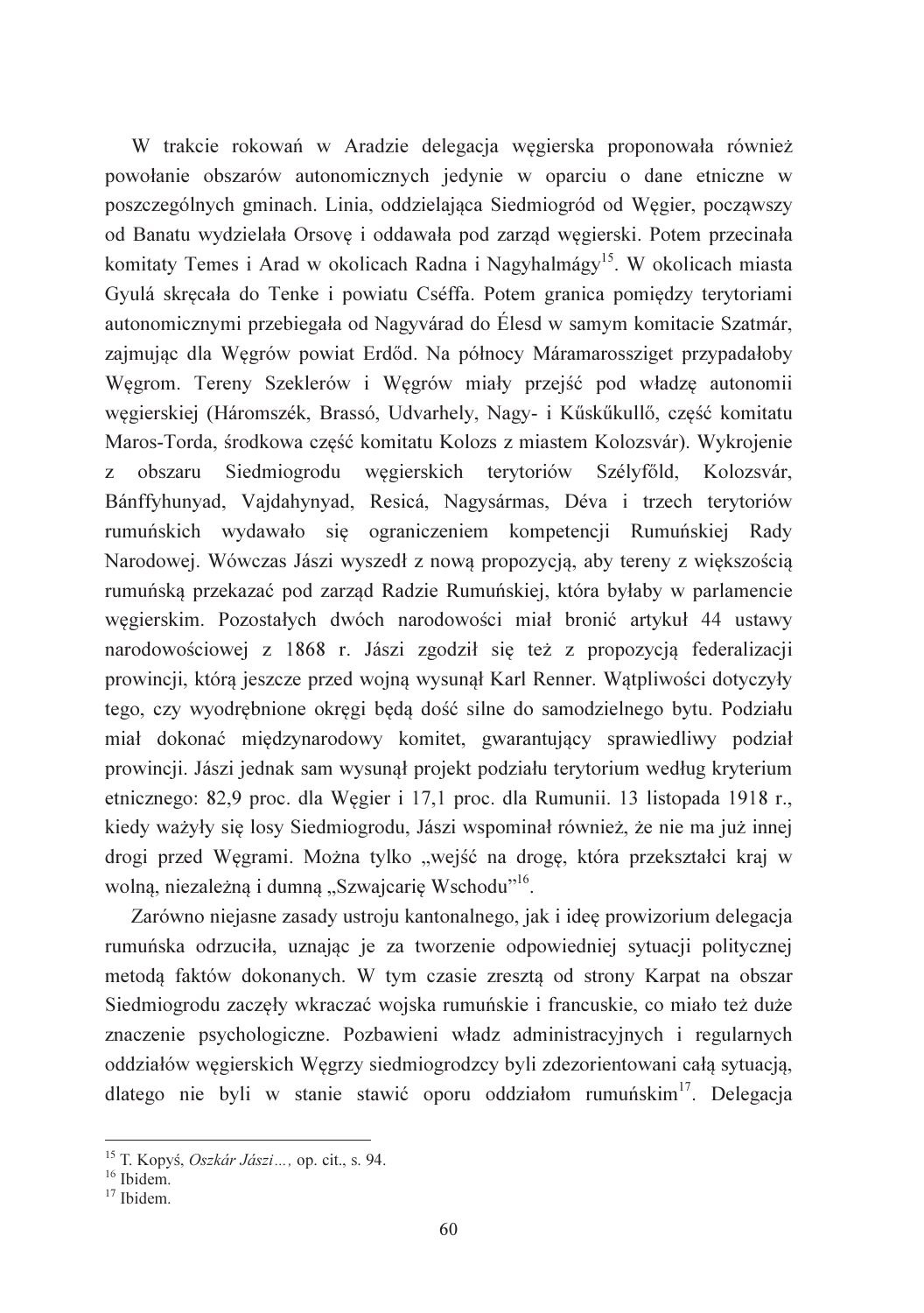Rumunów siedmiogrodzkich, która miała poparcie dyplomatyczne rzadu Rumunii również wysunęła swoje propozycje odwołując się do 10 i 11 punktu deklaracji prezydenta USA, W. Wilsona i dążąc do przejęcia całości Siedmiogrodu pod kontrolę narodowości stanowiącej większość ludności jego obszaru. Argumentem był otwarty konflikt narodowościowy w Siedmiogrodzie, w wyniku którego ginęli ludzie po obu stronach. Po zajściach w Nagyilonda Jászi zaatakował w przemówieniu wegierska szlachte i oskarżył ja o nacjonalizm, który doprowadził do zerwania 14 listopada rokowań w Aradzie<sup>18</sup>.

Należy zaznaczyć, że od samego początku rokowań delegacja rumuńska zajęła bardzo niechętne stanowisko wobec Wegrów odrzucając kolejne propozycje strony wegierskiej. Po przyjeździe z Wiednia do Aradu przewodniczacego Rumuńskiej Rady Narodowej w Siedmiogrodzie, Iuliu Maniu sytuacja jeszcze bardziej się zaostrzyła, gdy poinformował on zebranych o proklamowaniu tam republiki Austrii. Podczas rozmów z delegacją węgierską Maniu zaproponował ustanowienie niepodległego Siedmiogrodu oraz demokratyczny ustrój polityczny, w tym prawa narodowe dla Węgrów, Szeklerów, Rumunów i Sasów, którzy zamieszkiwali jego obszar. W przeciwieństwie zatem do delegacji węgierskiej Rumuni chcieli niepodległości Siedmiogrodu, podczas gdy Węgrzy optowali za oczekiwaniem na wyniki konferencji pokojowej. Ostatnia propozycja wegierska było powołanie międzynarodowej komisji w Siedmiogrodzie, jednak Iuliu Maniu odrzucił i tę propozycję, stwierdzając: "My chcemy Wielkiej Rumunii!" (Romāna mare)<sup>19</sup>. Tym samym podczas rokowań Rumuni podzielili obie strony na zwycięzców i *pokonanych*, co było nie do przyjęcia przez Węgrów.

Nie można też wykluczyć, że Maniu znał treść uzgodnień rozmów między rządem rumuńskim, a delegacją państw Ententy z 17 sierpnia 1917 r. Zgodnie z ich ustaleniami, w zamian za udział Rumunii w wojnie po stronie Ententy miała ona uzyskać znaczny przyrost terytorialny kosztem pokonanych Austro-Węgier. Strona węgierska godziła się nawet na trójjęzyczną administrację w Siedmiogrodzie, byleby utrzymać go w granicach państwa, jednak i te argumenty Węgrów zostały odrzucone. Po zerwaniu rokowań przez delegację rumuńską Oszkár Jászi wygłosił mowę końcową, w której nawiązał do istniejącej jesienią 1918 r. sytuacji międzynarodowej, twierdząc, że przyszły pokój nie będzie zależał od zwycięskich generałów Ententy, których intencje – według Jászi`ego – w niczym nie różniły się od Hindenburga i Ludendorfa. Ponadto zagroził politykom czeskim i rumuńskim,

<sup>&</sup>lt;sup>18</sup> Idem, *Rokowania węgiersko-rumuńskie* ..., op. cit., s. 350.<br><sup>19</sup> Ibidem, s. 353.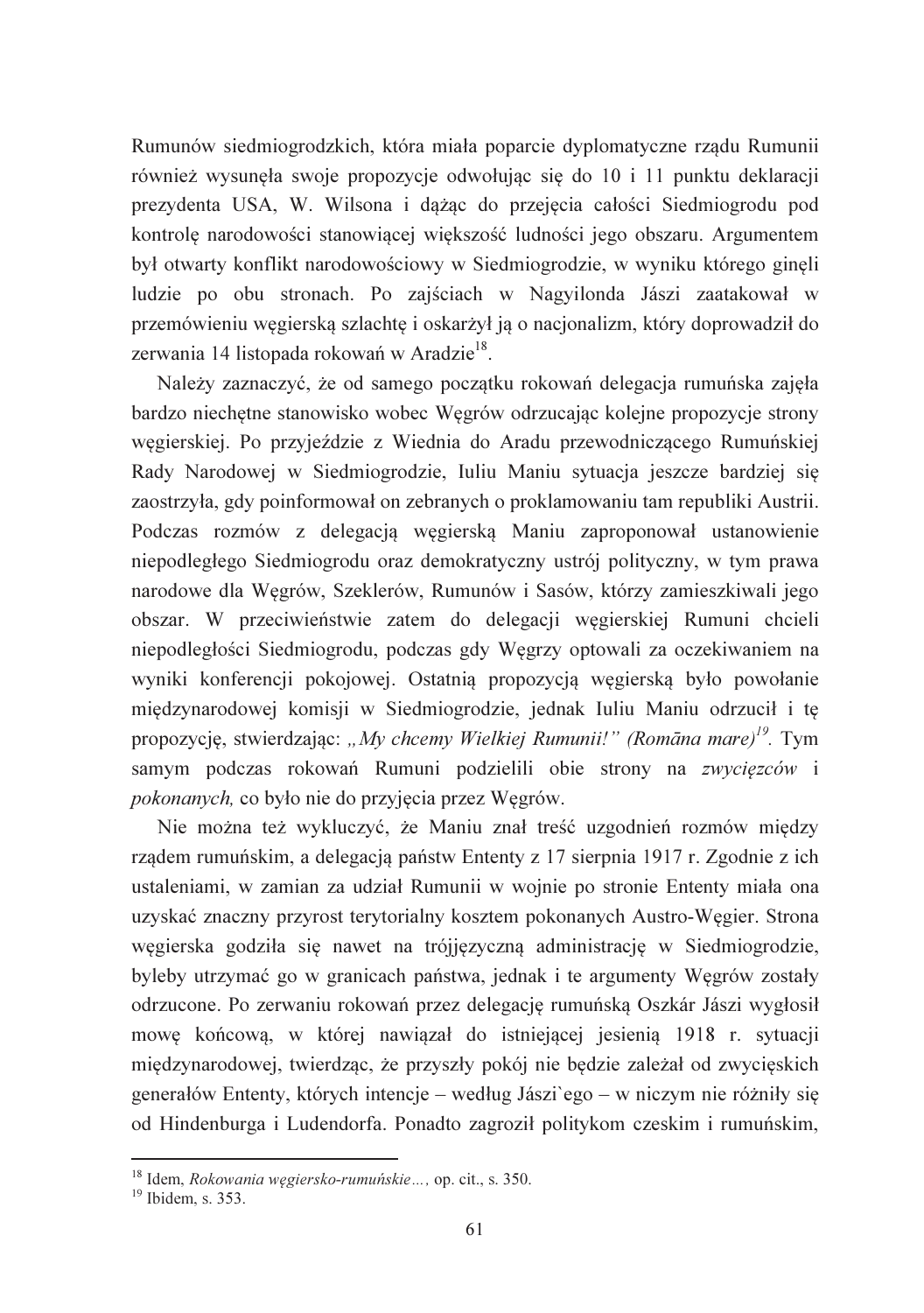że o przyszłości Europy mogą zadecydować rewolucje i rządy Rad Robotniczych i Żołnierskich, co dla Rumunów było sygnałem, że należy zawczasu przygotować się do obrony kraju i narodu przed zagrożeniem komunistycznym od strony Wegier<sup>20</sup>. Wzajemna wrogość, buta zwycięzców i brak pokory pokonanych doprowadziły do zerwania negocjacji w Aradzie – obie delegacje opuściły Siedmiogród bez satysfakcjonujących je rezultatów rokowań. Poza tym Oszkár Jászi zakładał, że na gruzach upadłych w latach 1917-1918 monarchii powstana państwa demokratyczne, w których będą przestrzeganę podstawowe prawa człowieka, w tym mieszkających mniejszości narodowych. Według Jászi'ego utworzenie w Europie Środkowej Federacji Naddunajskiej w oparciu o ustrój demokratyczny miało być kwestia  $czasu^{21}$ .

W rzeczywistości losy koncepcji helwetyzacji Siedmiogrodu rozstrzygnęły się o wiele wcześniej. Rzad Michly'ego Karolyjego podjał rokowania ze strona rumuńską dopiero po nadejściu wiadomości od posła węgierskiego w Szwajcarii o propagandzie antymadziarskiej na Zachodzie. Jászi naciskał na rząd i zwracał uwagę na konieczność podjęcia negocjacji, w czym popierali go István Bethlen i János Hock. Teraz postępowanie rządu Karoly ego uległo przyspieszeniu z powodu napływających z Siedmiogrodu i Słowacji wiadomości. Marsz wojsk czechosłowackich i rumuńskich wywarło wielkie przygnebienie zarówno w rzadzie, jak i społeczeństwie węgierskim<sup>22</sup>.

Ostatecznie los Siedmiogrodu został przypieczętowany 1 grudnia 1918 r., kiedy to w miejscowości Guliaféhérvár Rumuńska Rada Narodowa zwołała Zgromadzenie Ludowe na które nie zaprosiła przedstawicieli ludności saskiej i węgierskiej. Wspomniane zgromadzenie odbyło się 2 grudnia, a w jego wyniku została utworzona rada licząca 212 członków, której celem było jednostronne właczenie Siedmiogrodu do Rumunii. Po utworzeniu rady odbyło się głosowanie nad uchwałą w sprawie secesji prowincji z Węgier i przyłączenia jej do Królestwa Rumunii, które określono jako "zjednoczenie ze starym królestwem"<sup>23</sup>. Jednocześnie spośród RRN została powołana 15-osobowa rada na czele z Iuliu Maniu, która od 11 grudnia rozpoczęła działalność w Nagyszeben. Rząd węgierski mianował tylko swojego komisarza w osobie Istvána Apáthy'ego, de facto bez pełnomocnictw. W tym samym czasie w Budapeszcie ukonstytuowała się Rada

<sup>&</sup>lt;sup>20</sup> Ibidem, s. 352-353.

 $21$  Ibidem, s. 354.

<sup>&</sup>lt;sup>22</sup> Idem, Oszkár Jászi..., op. cit., s. 95.

 $^{23}$  J. Demel. op. cit., s. 357.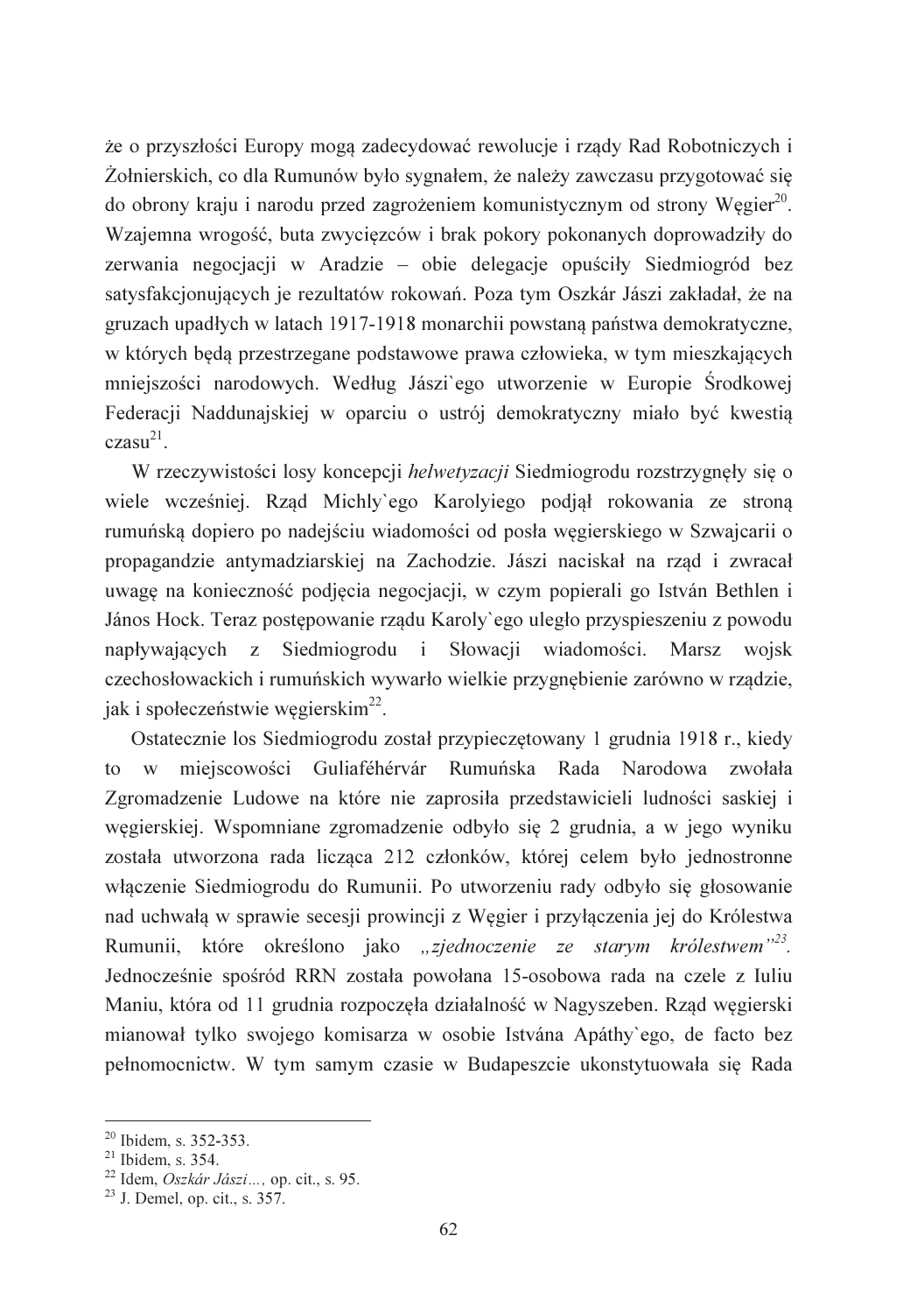Wykonawcza Węgiersko-Szeklerskiego Komitetu, w którego głównym działaczami byli László Féynes i Zoltán Rónai<sup>24</sup>. Deklarację Rumunów siedmiogrodzkich z Guliaféhérvár lokalna społeczność węgierska przyjęła jako zabór prowincji przez Rumunie w celu zemsty za madziaryzacje ze strony Wegier przed 1918 rokiem, dlatego też administracja węgierska godziła się na agitację socjalistów, licząc na wywołanie antyrumuńskich, co odbije się na korzystnym dla Węgier wyniku plebiscytu, gdyż ludność wegierska opowie się za ponownym właczeniem go w granice powojennych Wegier. Ludność wegierska, żyjąca w Siedmiogrodzie obawiała się, że władze rumuńskie nie będą przestrzegać jej praw narodowych do języka, religii, kultury i oświaty, a polityka władz rumuńskich będzie zmierzać do przymusowej asymilacji Wegrów<sup>25</sup>.

Przeciwko polityce faktów dokonanych wystąpili siedmiogrodzcy Węgrzy (Szeklerzy), a Budapesztańskie Towarzystwo Szeklerów poparło rozwiązanie kwestii narodowościowej w Siedmiogrodzie według podziału kantonalnego. Również ludność saska udzieliła poparcia tej idei. Po zaoczeniu rokowań w Aradzie politycy węgierscy i rumuńscy nie spotkali się więcej. Jednak na Węgry zaczęły nadchodzić niepokojące informacje z państw Europy Zachodniej, z których wynikało, że na skutek antywegierskiej propagandy dyplomacji rumuńskiej sprawa wegierska nie miała politycznego poparcia wśród decydentów Ententy. Szybko okazało się, że ambicje terytorialno-polityczne Iuliu Maniu były o wiele większe, niż Siedmiogród, ponieważ zamierzał on przyłączyć do obszaru Wielkiej Rumunii także Bukowinę. Oficerowie armii rumuńskiej, którzy po listopadzie 1918 r. zostali wzięci do węgierskiej niewoli podczas marszu wojsk rumuńskich w Siedmiogrodzie zajęli się antywęgierską agitacją wśród ludności rumuńskiej, m.in. poprzez wydawanie tam prasy rumuńskiej i organizowaniem rumuńskich Rad Narodowych<sup>26</sup>. Jej finalnym efektem było włączenie w granice Rumunii Siedmiogrodu, od strony Rosji Bukowiny, ponadto Banatu, zaś kosztem Bułgarii Dobrudży.

Inaczej potoczyły się rokowania węgiersko-słowackie w sprawie wprowadzenia na Słowacji systemu kantonalnego. Po przykrych doświadczeniach z rokowań z nieustępliwą Rumuńską Radą Narodową przygotował bardzo korzystny plan

<sup>&</sup>lt;sup>24</sup> Zoltán Rónai był adwokatem, politykiem Wegierskiej Partii Socialdemokratycznej i wykładowca nauk politycznych na Uniwersytecie w Budapeszcie, w okresie Wegierskiej Republiki Rad był komisarzem sprawiedliwości w Rewolucyjnej Radzie Rządzącej – zob. idem, Rokowania węgierskorumuńskie..., op. cit., s. 355.

 $25$  Ibidem, s. 355-356.

 $26$  Ibidem, s. 356.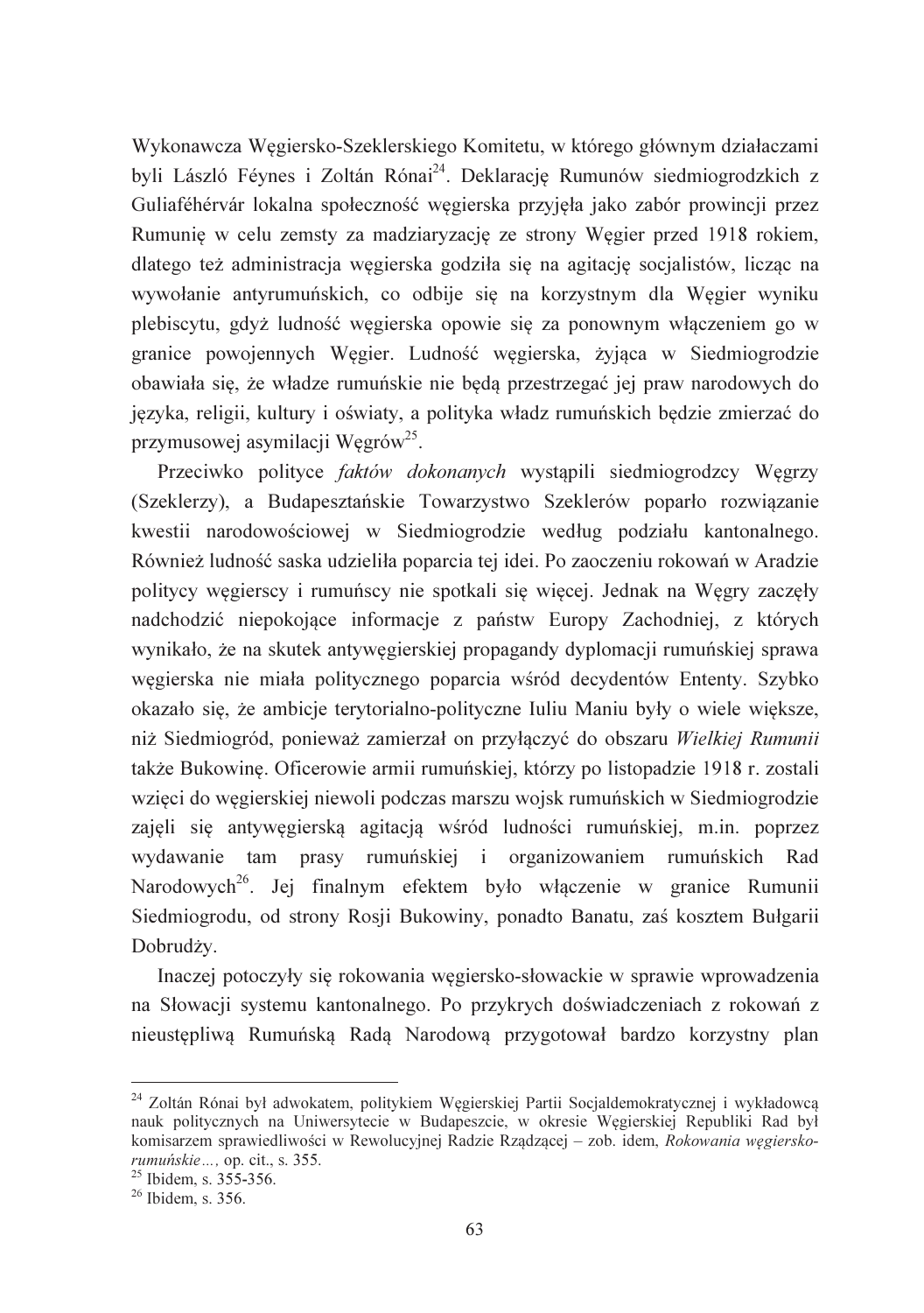administracji terenami słowackimi. Rozmowy toczyły się na temat przyszłości 15 komitatów. Według planu Jásziego Słowacy mieli od nich przejąć pod swoją kontrolę tereny, na których stanowili ponad 50 proc. mieszkańców. Na terytorium wspomnianych 15 komitatów według danych etnicznych żyło 1,995 tys. mieszkańców. Pod względem narodowościowym obszary te zamieszkiwało 237 tys. Węgrów, 1,525 tys. Słowaków, 133 tys. Niemców i 45 tys. Rusinów. Słowacy stanowili zatem wiekszość, bo 76 proc. całej ludności tego obszaru, zaś Wegrów było tam około 12 proc. Prowizorium narodowościowe nie było ostateczna umowa pomiędzy stronami, ale tylko czasowym porozumieniem, którego zadaniem było zadecydowanie gdzie i komu przyznać prawo do autonomii, o czym ostatecznie rozstrzygnać miała konferencia pokojowa<sup>27</sup>.

Ze względu na wyjątkowo skomplikowaną sytuację narodowościową w niektórych obszarach Słowacji, prowizorium brało pod uwagę mniejsze jednostki podziału terytorialnego – powiaty, nie zaś komitaty (województwa - G.B.). W ten sposób łatwiej było wyodrębnić większość narodową na danym obszarze. Według danych etnicznych, jedynie 5 komitatów zamieszkiwali prawie wyłącznie Słowacy. W komitacie Ung, który miał przejść pod administrację słowacką, a cztery inne, gdzie żył znaczny odsetek Rusinów, miały zostać przekształcone w Autonomie Rusińska. W 15 komitatach, o których była mowa w projekcie, znajdowały sie również tereny o większości węgierskiej; komitat Abaúj w całości miał przejść pod administrację węgierską. Łącznie Słowacy przejmowaliby kontrolę nad 67 powiatami. Według projektu duże miasta były zdominowane przez ludność węgierską, dlatego też takie miasta, jak: Pozsony, Érsekújvár, Léva, Losonc, Rimaszombat, Doobsina, Gőlnicbánya, Kassa i Ungyár miały wejść w skład węgierskiej autonomii. Słowacka autonomia z kolej przejąć miała mniejsze miasta, głównie w północnej części kraju: Bártfa, Kisszeben, Eperjes, Késmárk, Szepesbéla, Igló, Rózsahegy, Pőstyén, Szilács i Tatra<sup>28</sup>.

W trwających pertraktacjach słowacko-węgierskich kluczową postacią był Milan Hodža, który zastąpił w tej funkcji Emila Stodolę, który wraz z Wladimirem Makovickým i Matušem Dula z ramienia Słowackiej Rady Narodowej kontaktowali się z politykami opozycji węgierskiej jeszcze przed powstaniem rządu Karolyi'ego. Wówczas jeszcze Słowacy ograniczali swoje postulaty do otrzymania autonomii w ramach tzw. Okolia. Warto wspomnieć, że roszczenia takie wysuwali Słowacy już w czasie powstania narodowego na Wegrzech w latach 1848-1849. Podejmując

<sup>&</sup>lt;sup>27</sup> Idem, Oszkár Jászi..., op. cit., s. 96.

 $^{28}$  Zob. "A Nap", 1 XII 1918 – cyt. za: ibidem.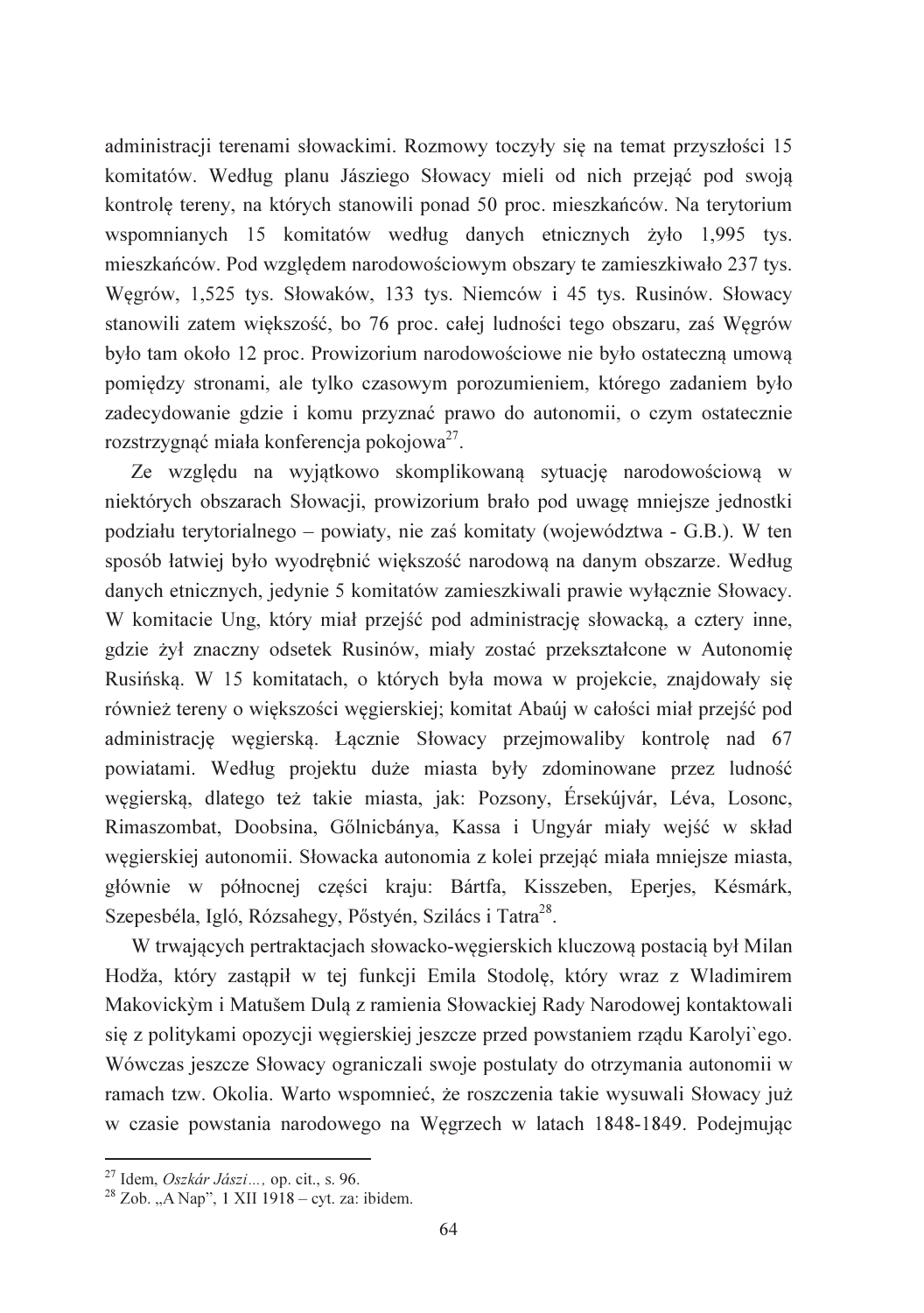rokowania z Jászim, Milan Hodža przedstawił mu swój projekt, który wcześniej wysłał do Pragi. Hodža zaproponował powołanie 17 obwodów, wchodzących w skład wspomnianego Okolia. Obwód Pozsony, poza samym miastem również miał znajdować się pod kontrola Słowaków. Koszyce (Kassa) wraz z czterema innymi komitatami miało wchodzić w skład terytorium węgierskiego. Rozpatrywana też była kwestia formy, w jakiej reprezentacja narodu słowackiego, wybrana w demokratycznych wyborach, mogłaby uczestniczyć w organach państwowych, zarówno lokalnych, jak i centralnych organach państwa. W trakcie rozmów Hodža i Jászi ustalili, że Słowacy powinni mieć możliwość wyboru swojego parlamentu, którego reprezentanci byliby jednocześnie posłami do parlamentu w Budapeszcie. Tak więc również ten czynnik był warunkiem konsolidacji stosunków. Do rozstrzygnięcia kwestii parlamentu nigdy me doszło, jednak w trakcie dyskusji pojawiły się głosy, że narodowości przyjmą tylko taką formę władzy, jaką istnieje dotychczas. Sam Jászi podkreślał też wiele razy, że plan rozwiązania kwestii narodowościowej ograniczał się do utrzymania porządku na prowincji oraz utrzymania prowizorium do czasu zwołania konferencji pokojowej. Jednak z prowincji nadchodziły wiadomości, że lokalna społeczność węgierska na Słowacji powierzyła swoje bezpieczeństwo Słowackiej Radzie Narodowej<sup>29</sup>.

W rokowaniach Słowacy stosowali taktyke, obliczona na zyskanie czasu. Milanowi Hodžy nie zależało na uzyskaniu autonomii, lecz o wyodrębnienie ewentualnego obszaru autonomicznego i doprowadzenie do ewakuacji wojsk węgierskich z terenów słowackich do momentu zajęcia tych terenów przez wojska okupacyjne państw Ententy. Poza tym rokowania z Węgrami były odbierane w Pradze jako klin, wbity między Czechów i Słowaków<sup>^</sup>. Dlatego po pierwszych sukcesach rokowań węgiersko-słowackich w sprawie autonomii rząd w Pradze wysłał Milanowi Hodžy zdecydowane désaveu<sup>30</sup>.

Po 1920 r. Oszkár Jászi krytykował też politykę narodowościowa rządu admirała Miklósa Horthy'ego na Słowacji oraz wcześniejszą komunistyczną propagandę w tej prowincji. Jászi twierdził, że polityka gwałtów na terenach narodowościowych dawała pretekst do międzynarodowej reakcji w celu likwidacji wielonarodowych Węgier Echa działania reakcji dochodziły również na Słowację, gdzie 4 listopada 1918 r. powstała w Preszowie Rada Wschodnich Słowaków pod przewodnictwem wynarodowionego Słowaka, Viktora Dyorcáka i proboszcza ewangelickiego, Liptaia. Jászi uznał Radę za twór powołany przez polityków związanych z

<sup>&</sup>lt;sup>29</sup> T. Kopyś, *Oszkár Jászi...*, op. cit., s. 96.<br><sup>30</sup> Ibidem, s. 97.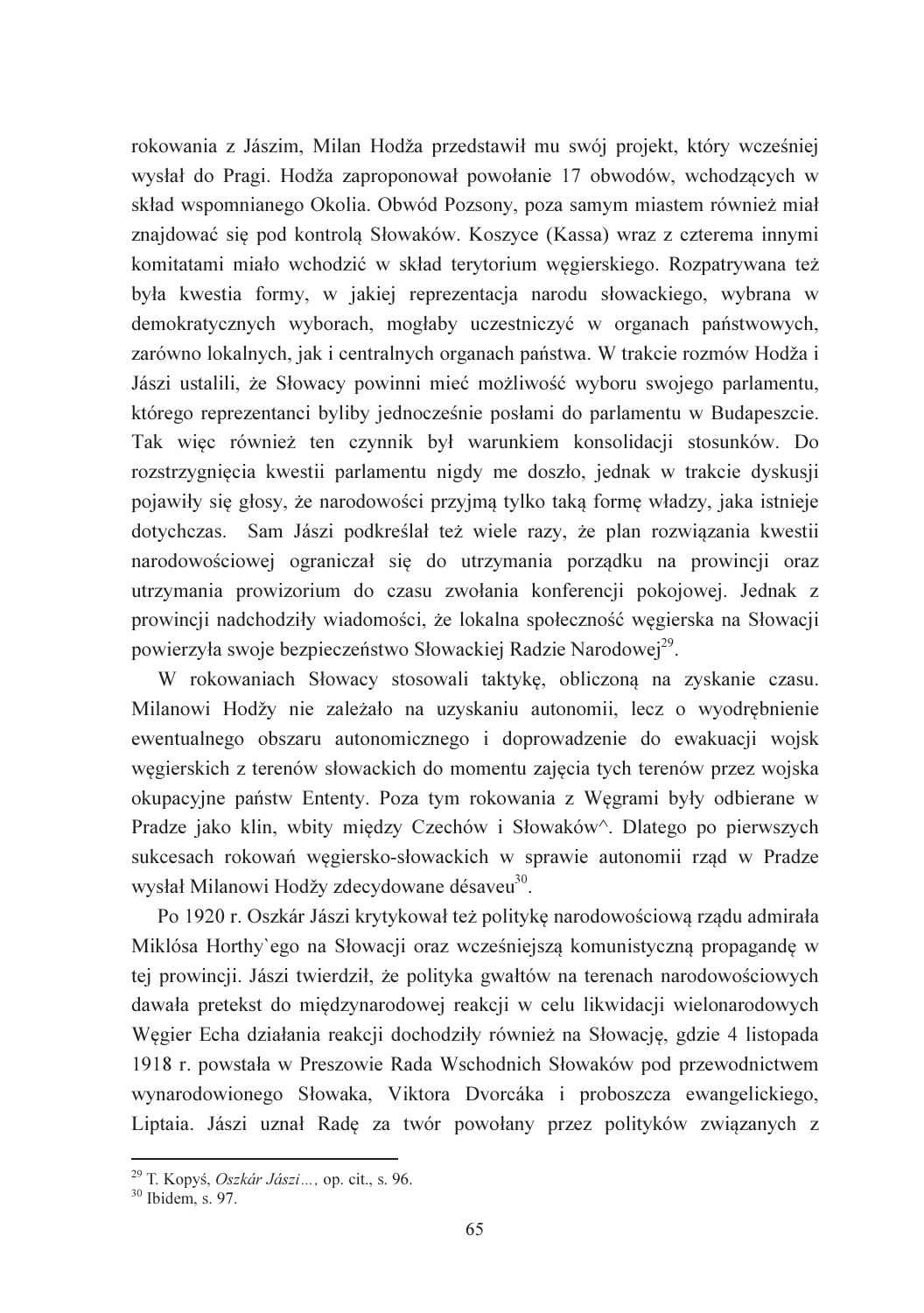przedwojennymi kręgami konserwatywnymi, ponieważ szerszego poparcia społecznego nie uzyskała. Odrzucił też pomysł wysyłania na prowincję narodowościowa agitatorów, którzy mieliby wywołać tam nastroje korzystne dla rządu w Budapeszcie. Takie rozwiązanie nie zmieniłoby stosunku państwa do narodowości, ponieważ "główny problem widziałem nie w uratowaniu starych Węgier, lecz stworzeniu bardziej moralnego i rozsądnego porządku miedzynarodowego",

W drugiej połowie grudnia 1918 r. zaistniała możliwość poparcia Wegrów siedmiogrodzkich (Szeklerów), którzy chcieli stworzyć własną republikę w Siedmiogrodzie. Plan ten popierali socialiści (Vilmos Bőhm), a dla Jásziego mógł oznaczać powołanie kantonu wegierskiego w Siedmiogrodzie. Jászi sprzeciwił sie tej koncepcji stwierdzając, że mogłoby to doprowadzić do prześladowań Węgrów przez władze rumuńskie<sup>32</sup>. Nie zależało mu więc na zachowaniu terenów siedmiogrodzkich za wszelką cenę, ale na zbudowaniu takiej polityki narodowościowej w nowych państwach, od której byłoby już blisko do szerszej współpracy regionalnej, a potem do federacji<sup>33</sup>. Jednak plany federacyjne spełzły na niczym – rozpad Austro-Węgier i zajęcie na przełomie 1918 i 1919 r. przez wojska czechosłowackie, rumuńskie i francuskie znacznych obszarów Zalitawii, jak i rewolucja komunistyczna 1919 r. na Wegrzech oraz przejściowo na Słowacji, wreszcie przypieczętowanie strat terytorialnych Węgier po 1918 r. po traktacie pokojowym w Trianon przez zwycięskie mocarstwa – pogrzebały federacyjne plany Oszkára Jásziego na zawsze. Wraz z tym, legła w gruzach jedna z ówczesnych koncepcji integracji europejskiej w oparciu o południowe kraje Międzymorza.

W sytuacji kompletnego już rozprężenia i rozpadu państwa 16 października również cesarz Karol I wydał Manifest do moich wiernych austriackich ludów, w którym zapowiadał przekształcenie monarchii w federację<sup>34</sup>. Jednak jego propozycje były spóźnione, gdyż narody Austro-Węgier chciały po zakończeniu wojny budować niezależne i suwerenne państwa w stosunku do rządów w Wiedniu lub Budapeszcie. Wobec oporu władz węgierskich cesarz ograniczył postanowienia manifestu do Przedlitawii, zatem obszaru Cesarstwa Austriackiego, co ostatecznie zniechęciło np. działaczy jugosłowiańskich do budowy państwa w związku z

<sup>&</sup>lt;sup>31</sup> N. Krajčovičova. *Koncepcia autonómie Slovensko v mađarskej v rokach 1918-1920*, w: Slovensko a Maďarsko v rokach 1918-1920 (Zborník referátov z konferencie v Michalovcach 14-15 VI 1994), Matica slovenská 1995, s. 46-56.

<sup>&</sup>lt;sup>32</sup> Zob. E. Piotrowska-Orlof, *Z dziejów Słowacji na przełomie 1918 i 1919 roku*, "Rocznik Naukowo-Dydaktyczny WSP Rzeszów", R. 1976, z. 1/28.

<sup>&</sup>lt;sup>33</sup> T. Kopyś, *Oszkár Jászi...*, op. cit., s. 97.

<sup>&</sup>lt;sup>34</sup> Manifest cesarza Karola I z 16 X 1918 r. - cyt. za: "Gazeta Lwowska" nr 238/1918.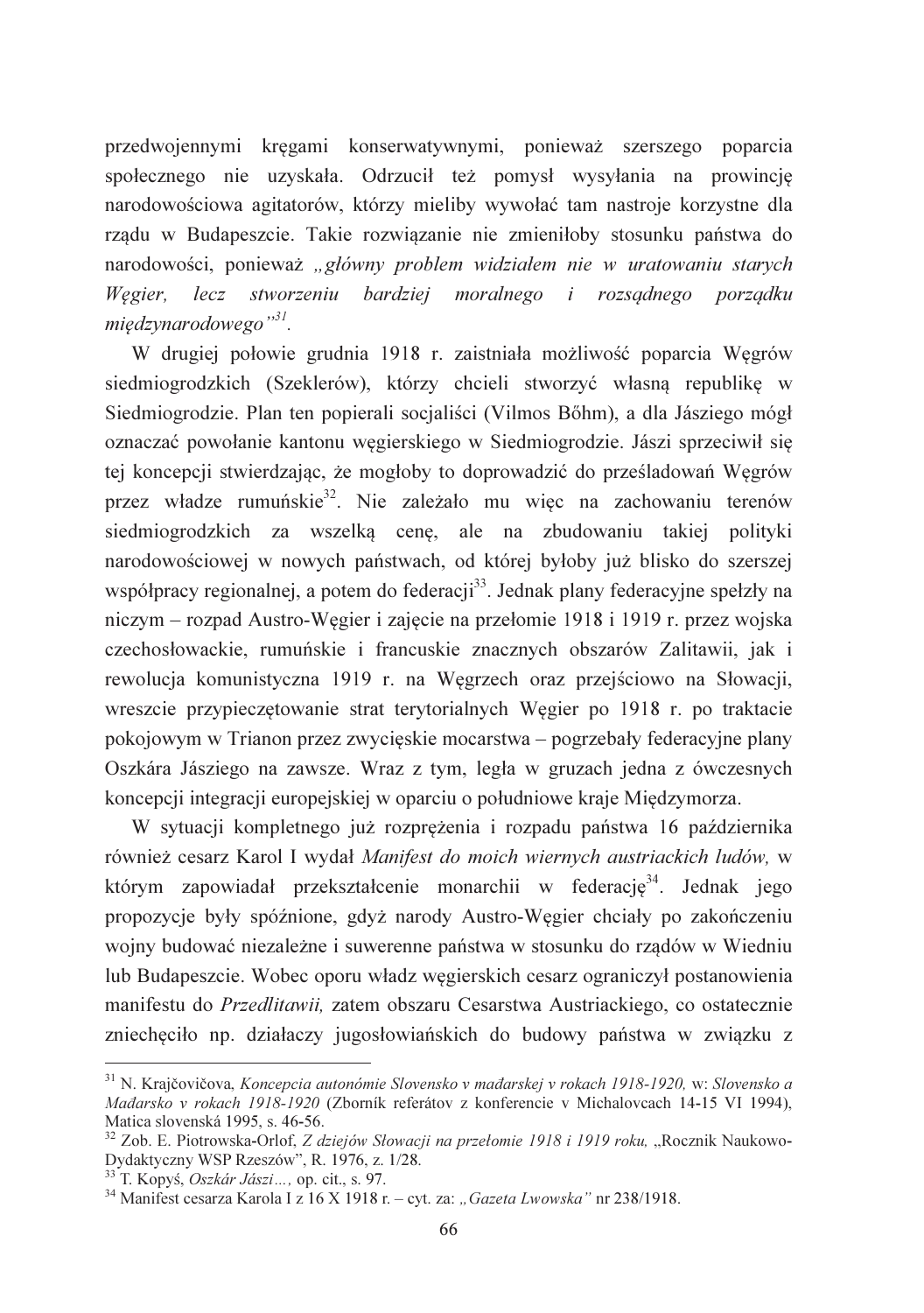Austria<sup>35</sup>. Był to ważny argument dla zwolenników budowy państwa jugosłowiańskiego bez konieczności pozostawania w granicach Austro-Wegier, a jej zwolennikami byli działacze emigracji jugosłowiańskiej we Włoszech. W czasie Kongresu w Rzymie, w kwietniu 1918 r. delegaci narodów Austro-Wegier (poza Niemcami i Węgrami) podpisali Pakt Rzymski, gdzie zobowiązali się do utworzenia po wyzwoleniu Serbii i Czarnogóry spod okupacji wojskowej Państw Centralnych państwa Słowian Południowych – Jugosławii<sup>36</sup>.

Jesienia 1918 r. rozkład wewnętrzny dualistycznej monarchii austro-węgierskiej był już rzeczywistością. Ponieważ kształtowała się nowa sytuacja geopolityczna w Europie, to państwa Ententy uznały rząd czechosłowacki na czele z Masarykiem. 18 października 1918 r. Masaryk ogłosił na stopniach Kapitolu w Waszyngtonie deklarację proklamującą niepodległość narodów czeskiego i słowackiego, co uznały mocarstwa sprzymierzone. 28 października 1918 r. w Pradze i innych miastach czeskich odbyły się liczne manifestacje patriotyczne, a w Pradze proklamowano utworzenie Czechosłowacji, zaś Komitet Narodowy, działający od 13 lipca 1918 r. zmienił nazwę na Czechosłowacki Komitet Narodowy<sup>37</sup>.

24 października 1918 r. w Turczańskim Św. Marcinie zebrali się również politycy Słowackiej Partii Narodowej, którzy pod przywództwem ks. Andreja Hlinki utworzyli Słowacka Rade Narodowa. Po przyjeździe 30 października z Budapesztu do Turczańskiego Świętego Marcina Milan Hodža, który znał przyczyny wydarzeń praskich z 28 października 1918 r. i wiedział o uznaniu przez ostatniego ministra spraw zagranicznych Austro-Węgier, hr. Juliusa Andrassyego zasady samostanowienia narodów. Powyższa informacja, przekazana przez Hodže Słowackiej Radzie Narodowej wpłynęła w znaczący sposób na treść powziętej przez nia tego dnia uchwały w sprawie utworzenia państwa związkowego z Czechami i jak najszybszego zawarcia pokoju<sup>38</sup>. Kilkanaście dni wcześniej również słowacki poseł do węgierskiego sejmu, Ferdynand Juriga wygłosił przemówienie, w którym opowiedział się za wystąpieniem Słowacji z dotychczasowej wspólnoty politycznej<sup>39</sup>.

Jednak czeskie elity polityczne od początku zamierzały wpływać na Słowaków, dla których – ze względu na niższy standard życiowy w stosunku do ludności

<sup>&</sup>lt;sup>35</sup> H. Wereszycki, *Historia Austrii*, Warszawa-Wrocław 1986, s. 284.

<sup>&</sup>lt;sup>36</sup> W. Felczak, T. Wasilewski, *Historia Jugosławii*, Warszawa-Wrocław 1985, s. 426-428.

<sup>&</sup>lt;sup>37</sup> T. Krystlik, *Kulisy powstania Czechosłowacji*, cz. 1 – zvedavec.org [dostep: 12 XII 2012].

<sup>&</sup>lt;sup>38</sup> J. Ciągwa, *Prawna pozycja narodu* słowackiego w *ostatnim* pięćdziesięcioleciu, Prace Prawnicze, nr 1, Katowice 1969, s. 62.

<sup>&</sup>lt;sup>39</sup> Ibidem; por. K. Skotnicki, Konstytucja Słowacji, Warszawa 2003, s. 5.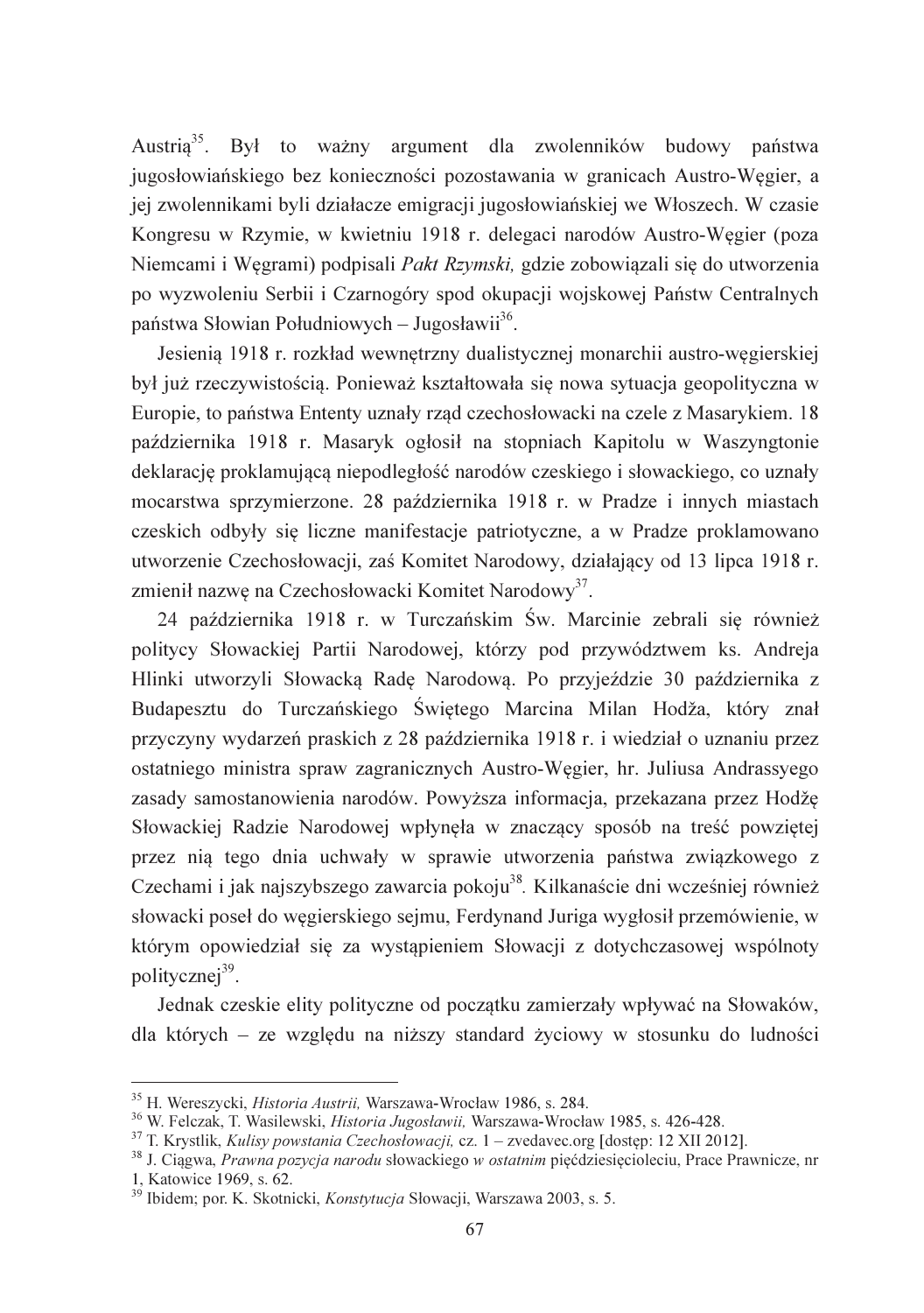Czech, jak i słabsza świadomość narodowa – obojetne było, z kim beda zamieszkiwać po zakończeniu wojny. Jeszcze w początkach 1918 r. zaledwie część elit słowackich sprzyjała zacieśnianiu więzi z Czechami. Jak wspomniano wcześniej – punktem zwrotnym w przełamywaniu barier słowacko-czeskich była tragedia podczas zamieszek w Černovej z 27 października 1907 r. Pomimo świadomości istnienia problemu słowackiego, do wybuchu wojny węgierskie elity rzadzace nie dopuszczały myśli o jakichkolwiek dażeniach narodowych Słowaków. Po cześci można taka postawe zrozumieć, skoro dopiero w ostatnim roku wojny przywódcy słowaccy zdecydowali się opowiedzieć za idea wspólnoty czechosłowackiej. Trzeba też zauważyć istotną, jeżeli me podstawową rolę, jaką odegrały słowackie i czeskie gremia emigracyjne w dążeniu do jedności czesko słowackiej. Bez umowy pittsburskiej i współpracy Czechów z aliantami nie byłoby państwa czesko-słowackiego. Należy też pamietać o roli ludowców ks. Andreja Hlinki, jaką odegrali oni w rozerwaniu związku państwowego Słowaków z Węgrami. Opcja czechosłowacka była zatem świadomym wyborem elit słowackich. Związanie się z Czechami wydawało się bowiem mniej niebezpieczne niż dalsza przynależność do Węgier, nie groziła bowiem całkowitym wynarodowieniem.

24 października 1918 r. ukonstytuował się w Paryżu tymczasowy rząd czechosłowacki na obczyźnie, w którym obok polityków czeskich: prof. Tomasza Masaryka i Eduarda Beneša, czołową rolę odgrywał też Słowak, gen. Milan Rastislav Štefánik. Fakt powstania tego rządu notyfikowano władzom państw alianckich. Ustalono wówczas, że w państwie czechosłowackim o ustroju republikańskim do czasu wolnych wyborów władzę ustawodawczą sprawowałoby Tymczasowe Zgromadzenie Narodowe, z zadaniem uchwalenia konstytucji i dokonania wyboru prezydenta. Po ogłoszeniu w Pradze 28 października 1918 r. niepodległości przez Czechosłowacki Komitet Narodowy politycy obu narodów utworzyli jednoizbowe Tymczasowe Zgromadzenie Narodowe. Powstało ono z rozszerzenia składu CzKN, proporcjonalnie do liczby mandatów uzyskanych z Rady Państwa. Liczący 300 posłów parlament składał się z 55 agrariuszy, 53 socjaldemokratów, 45 narodowych demokratów, 40 realistów, 29 narodowych socjalistów i 24 ludowców. Dla posłów słowackich przeznaczono 40 miejsc poselskich, ale ostatecznie zajęli 54 miejsca<sup>40</sup>.

Podczas pierwszego posiedzenia, które odbyło się 13 listopada 1918 r. Zgromadzenie uchwaliło Tymczasową Konstytucję, zgodnie z którą najwyższymi

 $^{40}$  L. Kościelak, op. cit., s. 307-308.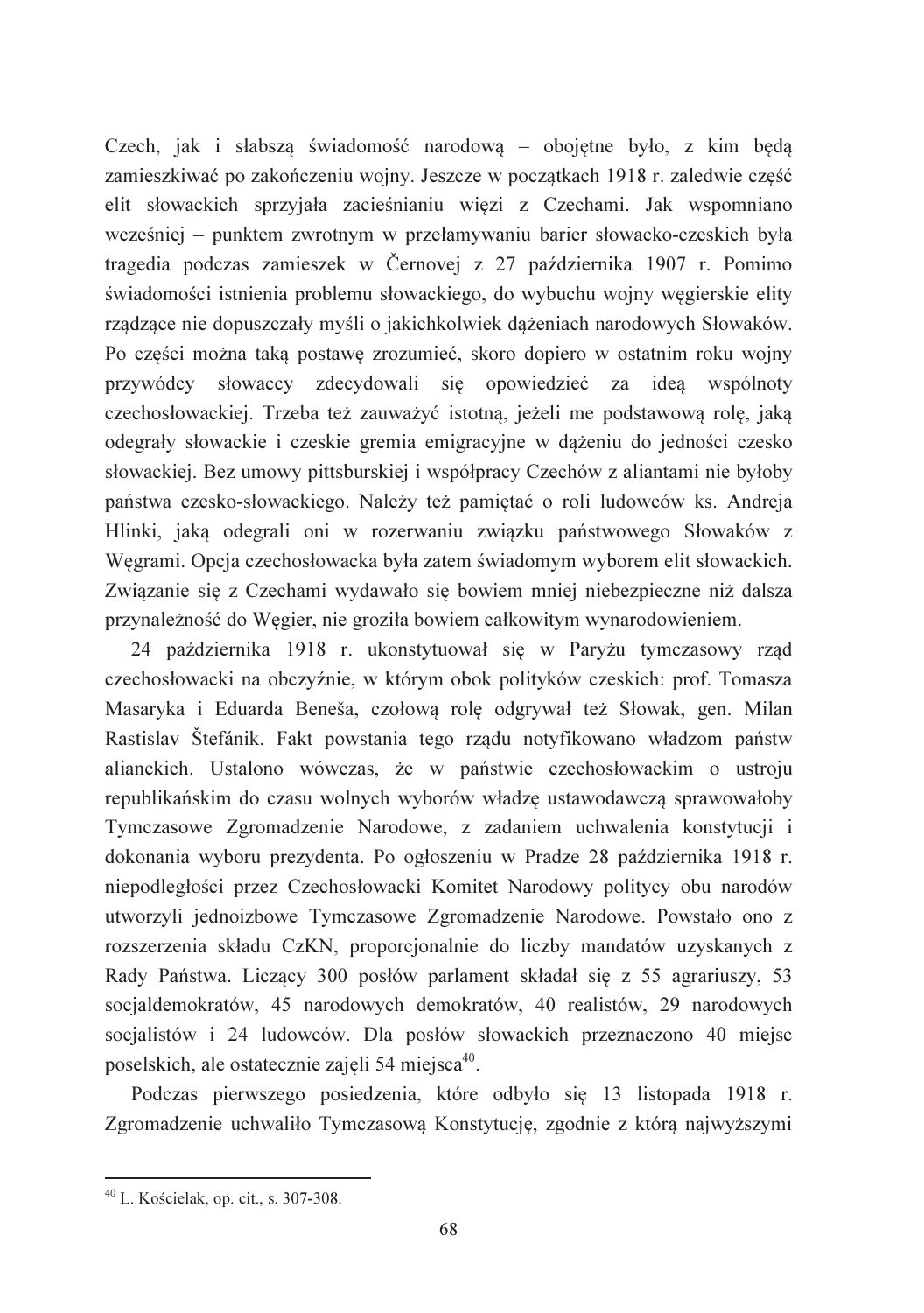organami Republiki Czechosłowackiej było jednoizbowe Zgromadzenie Narodowe jako władza ustawodawcza oraz prezydent i rząd jako władza wykonawcza. Wybierany przez parlament prezydent nie miał wpływu na władzę ustawodawczą, nie posiadał inicjatywy ustawodawczej, nie mianował rządu i nie mógł uczestniczyć w jego posiedzeniach<sup>41</sup>. 14 listopada 1918 r. posłowie powierzyli przebywającemu jeszcze w USA prof. Tomaszowi Masarykowi godność prezydenta Republiki Czechosłowackiej, a do kraju powrócił on 21 grudnia 1918 r. Jako głowa państwa w Pradze Czeskiej był entuzjastycznie witany przez jej mieszkańców<sup>42</sup>.

Od początku najistotniejszym problemem było ustalenie zasięgu terytorialnego nowo powstałego państwa i ustanowienie skutecznego rządu. 14 listopada 1918 r. Czechosłowackie Tymczasowe Zgromadzenie Narodowe powołało rzad premiera Karela Kramářa, w którego składzie znalazło się: czterech agrariuszy, trzech narodowych demokratów, trzech socialdemokratów, trzech narodowych socjalistów, dwóch bezpartyjnych – minister Spraw Zagranicznych, E. Beneš, minister Wojny, gen. M.R. Štefánik i przedstawiciel Słowaków, dr Vavro Šrobar<sup>43</sup>. W programie działania przyjęto, że najpilniejszym zadaniem rządu będzie przejęcie władzy na obszarach Czech, Moraw i Śląska Austriackiego w ich historycznych granicach oraz na Słowacji. Jednak zadanie to okazało się trudne, ponieważ minister wojny Vaclav Klofač dysponował niewielkimi siłami zbrojnymi. Oddziały wojskowe była naprędce formowane spośród członków "Sokoła" i żołnierzy czeskich z byłej armii austro-węgierskiej, a pod koniec listopada jednostki czechosłowackie liczyły ok. 24 tys. żołnierzy. W tej sytuacji premier K. Kramář polecił ministrowi E. Benešowi jak najszybsze sprowadzenie do kraju wojsk czechosłowackich z Włoch i Francji<sup>44</sup>.

Najwięcej kłopotów przysporzyło rządowi w Pradze podporządkowanie jej władzom ziem słowackich. Słowaccy działacze narodowi: Matúš Dula, Milan Hodža i Kornel Stodola jeszcze na przełomie września i października 1918 r. zażądali od władz węgierskich szerokiej autonomii dla Słowacji w zamian za poszanowanie integralności Węgier, jednak ich akcja została zakończona

<sup>&</sup>lt;sup>41</sup> Od 11 grudnia 1918 r. do czasu reformy administracji przeprowadzonej w 1927 r. władzę ustawodawczą i wykonawczą na ziemiach słowackich sprawował centralny organ jednoosobowy, tj. minister pełnomocny dla zarządu Słowacji, przy pomocy swego aparatu. Celem działalności ministra było utrzymanie porządku, konsolidowanie stosunków życia państwowego – zob. ibidem, s. 310-311.  $42$ <sup>42</sup> Ibidem, s. 308.

<sup>&</sup>lt;sup>43</sup> Vavro Šrobar (1867-1950), słowacki polityk, lekarz, profesor uniwersytetu w Bratysławie; w powstaniu słowackim w 1944 r. wspólnie z K. Smidke stał na czele Słowackiej Rady Narodowej (Encyklopedia pwn.pl. Seria multimedialna. Cywilizacje Europejczyków, 2001, cyt. za: Encyklopedia PWN, Warszawa 2001).

<sup>&</sup>lt;sup>44</sup> L. Kościelak, op. cit., s. 309.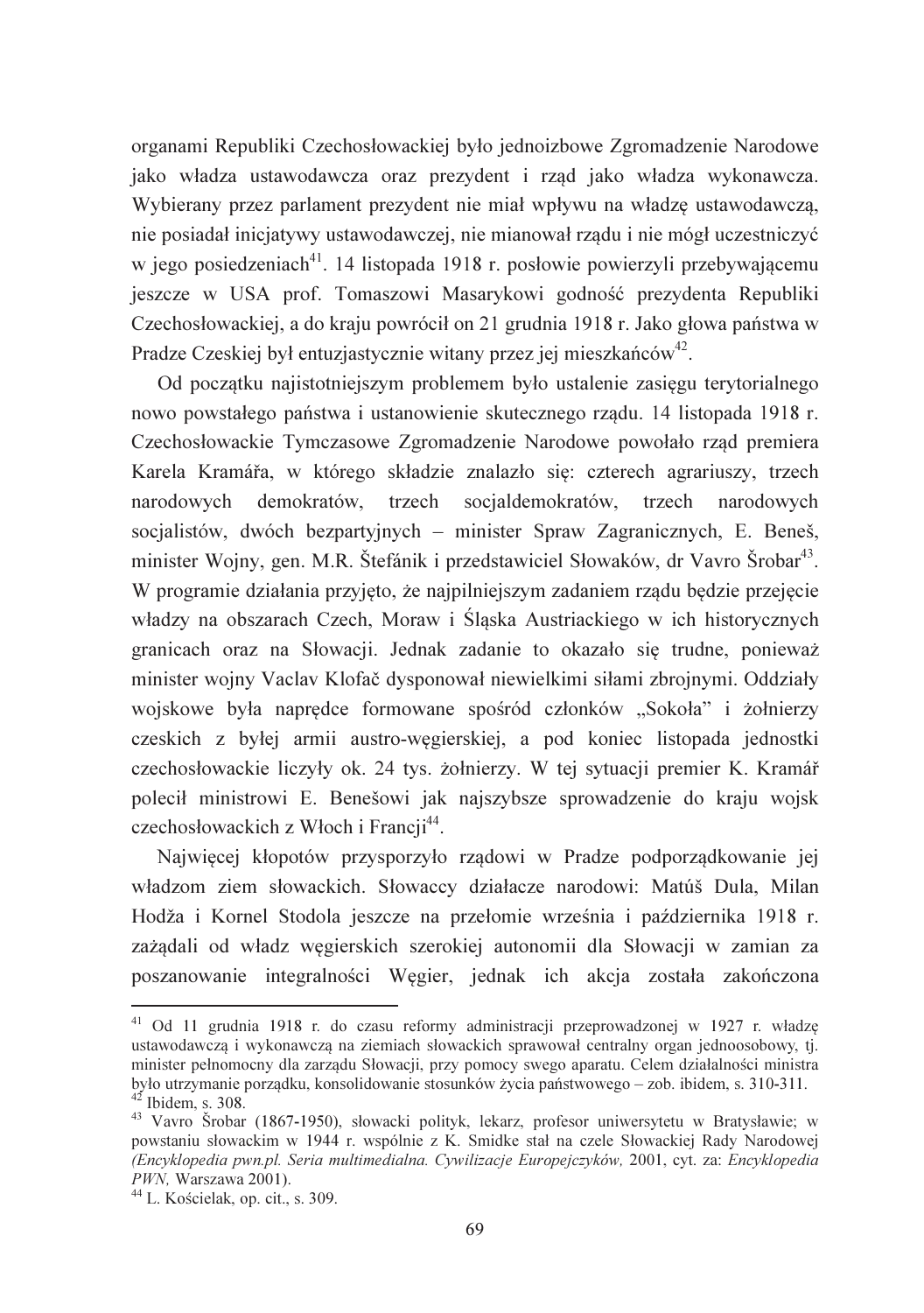niepowodzeniem<sup>45</sup>. W obliczu rozpadu monarchii habsburskiej, w 24 października 1918 r. oficjalnie ogłoszono powstanie Słowackiej Rady Narodowej i na czele z przywódcą narodowców Matúšem Dulą, która zrywała wszelkie więzy z Węgrami i jako część narodu czechosłowackiego proklamowała niepodległość Słowacji. 4 listopada 1918 r. na Słowacji powstała Wschodniosłowacka Rada Narodowa w Preszowie z Viktorem Dvocsăkiem, opowiadająca się za pozostaniem Słowacji w ramach państwa wegierskiego w zamian za słowackie szkolnictwo i administracje. 11 grudnia 1918 r. w Koszycach została proklamowana Słowacka Republika Ludowa jako część Republiki Węgierskiej z siedzibą władz w Preszowie, jednak państwo to zniknęło po wkroczeniu wojsk czechosłowackich do Koszyc 30 grudnia 1918 r. W okresie od 11 grudnia 1918 r. do czasu reformy administracji przeprowadzonej dopiero w 1927 r. władzę ustawodawczą i wykonawczą na ziemiach słowackich sprawował jako centralny organ jednoosobowy minister pełnomocny dla zarządu Słowacji, przy pomocy swego aparatu urzędniczego, a głównym celem jego działalności było utrzymanie porządku i konsolidacja stosunków życia państwowego na jej obszarze<sup>46</sup>.

Tendencje odśrodkowe na Słowacji przejawiali także Niemcy, którzy utworzyli 18 listopada 1918 r. w Kieżmarku (słow. Kežmarok) na Spiszu Radę Narodową Niemców Wegierskich. W swojej deklaracji opowiadali się za pozostaniem w ramach państwa węgierskiego, a gdyby to okazało się niemożliwe, zamierzali proklamować niezależną Republikę Spiską. Krok ten uniemożliwiły jednak wojska czechosłowackie, maszerujące przez wschodnią Słowację w grudniu 1918 r.<sup>47</sup>. Podobnie było też w zachodnich Czechach, kiedy to w Kraju Sudeckim 4 marca 1919 r. oddziały czechosłowackie otworzyły ogień do ludności niemieckiej, która powołała swoje władze samorządowe. Podczas tej pacyfikacji zginęło ponad 50 osób, a kilkaset zostało rannych, co Wenzel Jaksch skomentował proroczo: "Kto zdobywa ziemie przemocą, ten musi się z tym liczyć, że zostaną mu przemocą *odebrane*<sup> $n+8$ </sup> – jego słowa spełniły się 20 lat później w tragicznym dla Czechosłowacji 1938 r.

<sup>&</sup>lt;sup>45</sup> Ibidem.

<sup>&</sup>lt;sup>46</sup> G. Chmielewski, op. cit., s. 11 - www.bibliotekacyfrowa.pl/Content/34841/002.pdf [dostęp: 19 IV 20131.

 $47$  L. Kościelak, op. cit., s. 309.

<sup>&</sup>lt;sup>48</sup> A. Suppan, Zur historischen Persektive der Vertreibung der Deutschen aus der Tschechoslovakei, w: E. Hrabovec, Vertreibung und Abschub. Deutsche in Mähren 1945-1947, Franfurt in Main 1996, s. 15-17; por. P. Madajczyk, Czystki etniczne I klasowe w Europie XX w. Szkice do problemu, Warszawa  $2010$ , s. 52-53.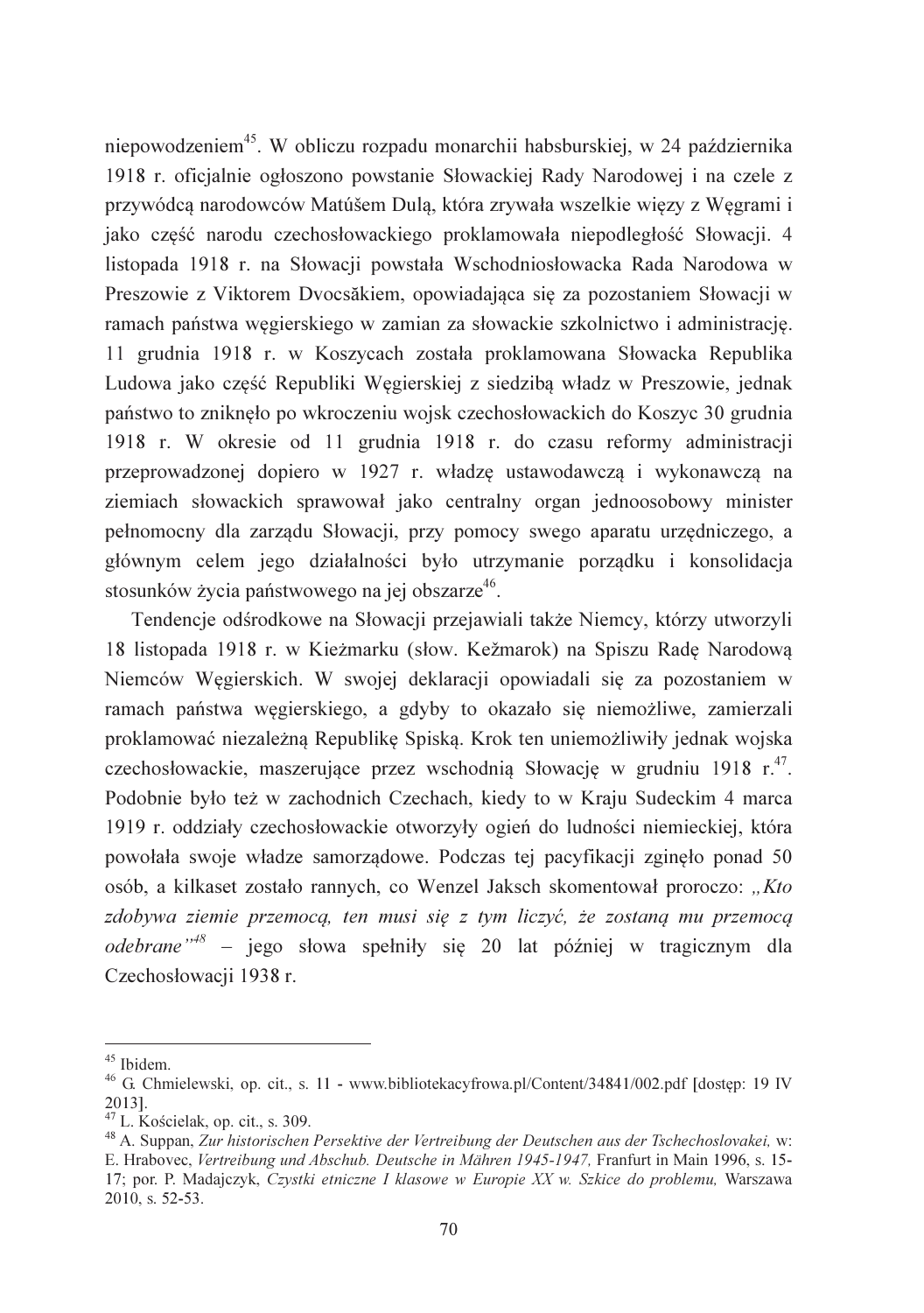5 listopada 1918 r. z inspiracji ksiedza Ferdynanda Machaya ukonstytuowała sie Rada Narodowa Orawska, która podczas wiecu ludności polskiej Jabłonce przyjęła rezolucję o przyłączeniu polskiej części Orawy i Spiszu oraz Czadeckiego do Polski. W połowie listopada powstała w Lubowli polska Rada Narodowa Spiska, dzięki czemu Polska mogła obsadzić wojskiem polskie tereny Orawy, zaś w grudniu 1918 r. obszar Spiszu. Po wycofaniu się wojsk węgierskich ze Słowacji 7 grudnia 1918 r. na jej obszar wkroczyły oddziały czechosłowackie. W drugiej połowie grudnia doszło już do starć polsko-czechosłowackich na Spiszu i Orawie, jednak 24 grudnia obie strony podpisały tymczasowe układy w Popradzie o rozgraniczeniu terenów polskich i czechosłowackich na Spiszu, a 31 grudnia 1918 r. strony podpisały analogiczną umowę w Chyżnem dotyczącą Orawy. Jednak 13 stycznia 1919 r. oddziały polskie wycofały się ze Spisza i Orawy na rozkaz szefa misji wojskowej Ententy w Budapeszcie, płk. Ferdynanda Vixa, który powoływał się na nieistniejącą decyzję naczelnego dowódcy wojsk Ententy marszałka Ferdynanda Focha<sup>49</sup>.

Po zajęciu Spiszu i Orawy przez wojska czechosłowackie zaczęła się silna agitacja wśród miejscowej ludności, aby opowiedziała się za Czechosłowacją. Na tym tle dochodziło do zatargów wojsk czechosłowackich z tamtejszą ludnością polską. Dlatego też w Krakowie 17 lutego 1919 r. powołano Komitet Obrony Spiszu, Orawy, Czadeckiego i Podhala, z Kazimierzem Przerwą-Tetmajerem na czele. Przygotowano odpowiedni memoriał dla polskiej delegacji w Paryżu z żądaniami przyłączenia tych ziem do Polski. Jednakże w przypadku Spiszu, Orawy i rejonu Czadcy rząd Czecho-Słowacji w sporze z Polską miał pełne poparcie słowackich działaczy narodowych<sup>50</sup>.

Otwarta też pozostawała kwestia przynależności ziem wschodniej Słowacji, o czym próbowali też zadecydować zamieszkujący je Rusini (Ukraińcy). Miejscowi działacze ukraińscy różnie widzieli swoją przyszłość po rozpadzie Austro-Węgier, a utworzona 9 listopada 1918 r. w Użhorodzie Węgiersko-Ruska Rada Narodowa pod przewodnictwem Augustyna Wołoszyna opowiadała się za pozostaniem Rusi Podkarpackiej w państwie węgierskim, powstała zaś w drugiej połowie listopada 1918 r. w Lubowli na Spiszu Karpatoruska Rada Narodowa widziała przyszłość zjednoczonych ziem ukraińskich łączności z Rosją. Później została ona przeniesiona 21 grudnia 1918 r. do Freszowa, gdzie na jej czele stanał Antoni

<sup>&</sup>lt;sup>49</sup> M. Sobczyński, B. Zawadzka, Orawa polska. Problemy geograficzno-polityczne i społeczne, Łódź 1988, s. 4-5.

 $50$  Ibidem, s. 5.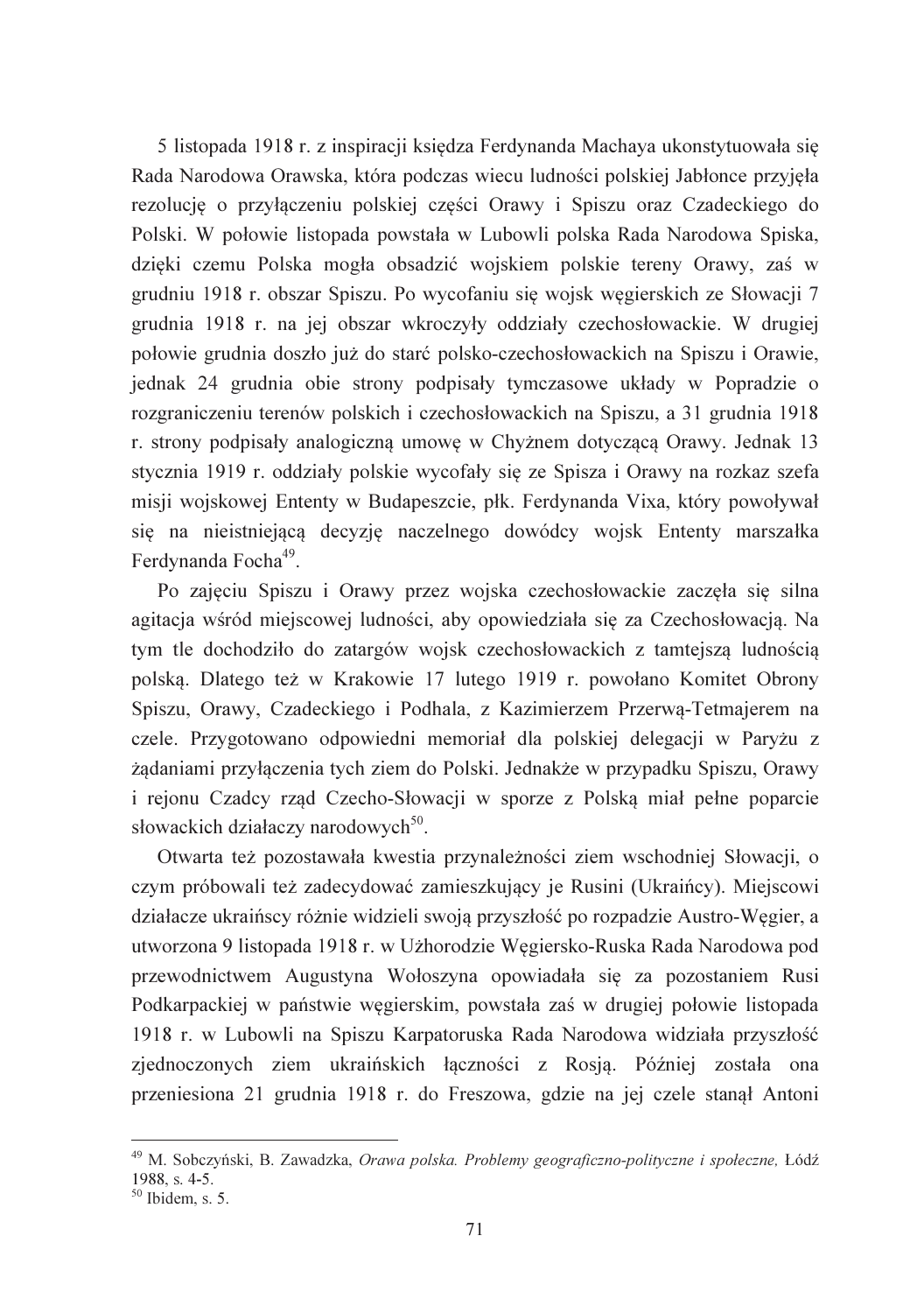Beskyd, który opowiadał się za autonomia terytorialna, natomiast 21 stycznia 1919 r. Centralna Rada Ruska zebrana w Chuście koło Cisy, pod przewodnictwem Julija Braszczajki, przyłączyła się do Zachodnioukraińskiej Republiki Ludowej, powstałej 13 listopada 1918 r. we Lwowie<sup>51</sup>.

Jednakże o przyszłości wschodniej Słowacji i Rusi Podkarpackiej rozstrzygnęło na początku stycznia 1919 r. zajęcie terenów słowackich i Rusi Podkarpackiej przez wojska czechosłowackie, co zostało usankcjonowane przez zgode Rady Najwyższej Sprzymierzonych 3 marca 1919 r., chociaż pod warunkiem Mocarstw zagwarantowania autonomii<sup>52</sup>. Starania ministra Edwarda Beneša o przyłączenie Łemkowszczyzny do Czechosłowacji nie powiodły się na skutek antypolskich tendencii Rusińskiej Ludowej Republiki Łemków, która powstała 5 grudnia 1918 r. w nowosądeckiej Florynce i objęła obszar od rzeki Poprad po Przełęcz Dukielską po obu stronach Karpat<sup>53</sup>.

Jednak centralnym rozwiązania problemem  $d\Omega$ pozostawała sprawa usankcjonowania władzy rządu w Pradze nad nowymi terenami. Jeszcze pod koniec listopada 1918 r. minister Vavro Šrobar otrzymał jednoznaczne polecenie premiera Karela Kramařa zaprowadzenia władzy czechosłowackiej na Słowacji. W prasie czeskiej zaczęły ukazywać się artykuły o narastającej anarchii na ziemiach słowackich, o szerzeniu się wśród ludności słowackiej idei bolszewickich, o bojówkach węgierskich napadających na Słowaków, chcących połączenia z Czechami. Wysłane wojska czechosłowackie zajęły ledwie niewielkie obszary zachodniej Słowacji z powodu skutecznego oporu wojsk węgierskich. Toteż w Budapeszcie 3 grudnia ppłk Ferdynand Vix poinformował rząd węgierski, że rząd Republiki Czechosłowackiej był upoważniony do objęcia Słowacji. Niezależnie od działań rządu czechosłowackiego Słowak Milan Hodža w imieniu Słowackiej Rady Narodowej zawarł 6 grudnia w Budapeszcie z ministrem wojny Węgier, Albertem Bartha układ przewidujący wycofanie wojsk węgierskich z etnicznych ziem słowackich, które obejmowały 2/3 terytorium późniejszej Słowacji, choć ostateczną granice słowacko-wegierską miała wyznaczyć konferencja pokojowa<sup>54</sup>.

Jednak minister Edward Beneš, w celu osłabienia pozycji Słowackiej Rady Narodowej i uzyskania większych nabytków terytorialnych kosztem Węgier, wynegocjował w Paryżu z marszałkiem Ferdynandem Fochem linię demarkacyjną,

 $51$  L. Kościelak, op. cit., s. 310.

<sup>&</sup>lt;sup>52</sup> Ibidem.

 $53$  Ibidem, s. 310-311.

 $54$  Ibidem, s. 311.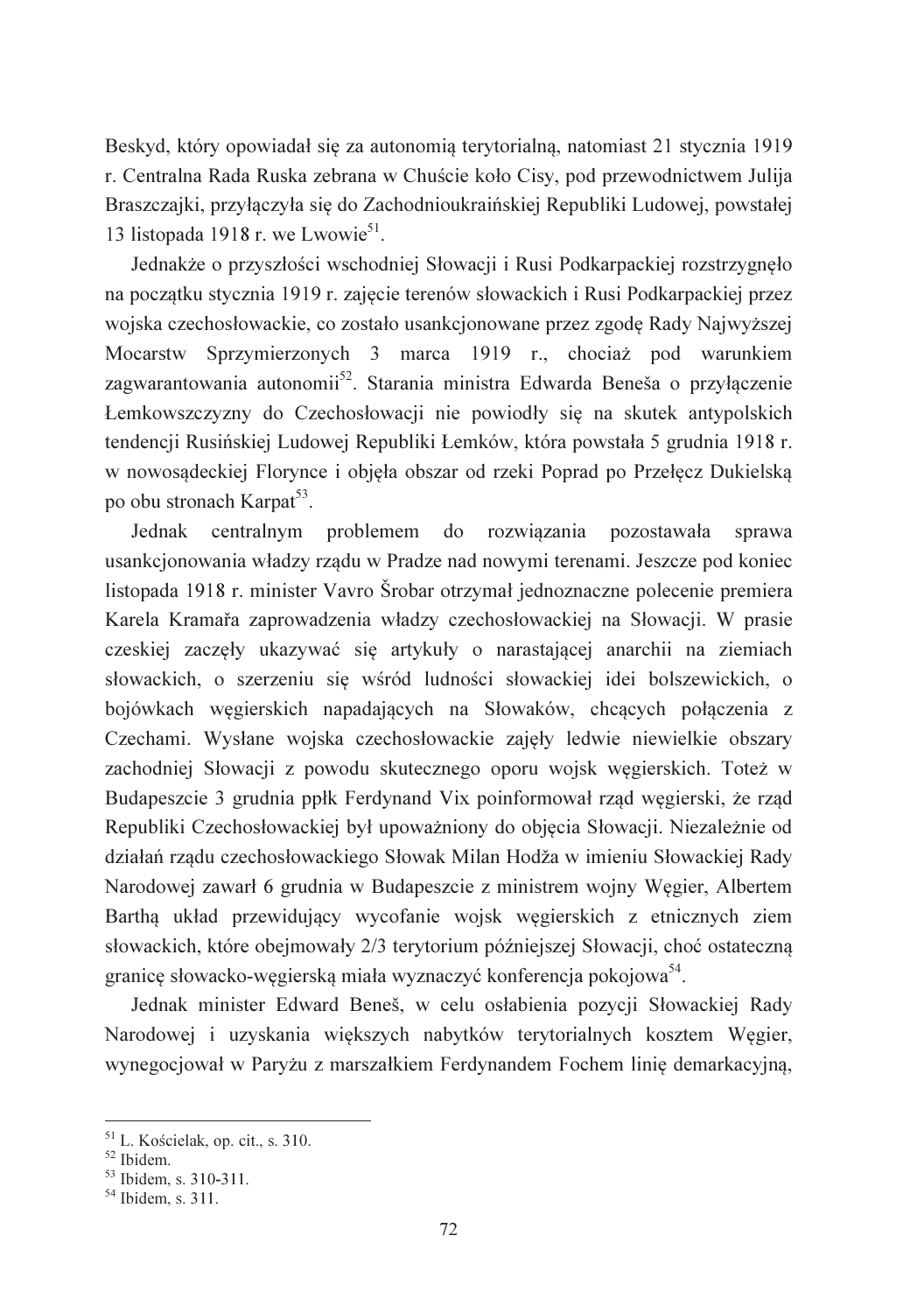która 21 grudnia 1918 r. została narzucona Wegrom. Linia rozgraniczenia słowacko-węgierskiego na Morawach biegła od ujścia rzeki Morawy do Dunaju, dalej wzdłuż Dunaju do ujścia rzeki Ipoli, następnie wzdłuż niej, a potem w kierunku na Rimavska Sobote i Čop oraz rzeka Uh wzdłuż granicy z Rusia Podkarpacką do Galicji. Wraz z zajmowaniem przez wojska czechosłowackie ziem słowackich minister Šrobar rozwiązał lokalne oddziały Słowackiej Rady Narodowej i Rady Robotnicze, a 8 stycznia 1919 r. rozwiązał ostatecznie Słowacka Rade Narodowa. W zamian organizował administrację terenowa, szkolnictwo oraz policję, mianując urzędników narodowości czeskiej kosztem inteligencji słowackiej, którą uważał za pro węgierską. Šrobar rozdzielał też miejsca w parlamencie przeznaczone wypełniać postanowień Umowy Pittsburskiej, lansując wobec Słowacji centralizm. W przemówieniu wygłoszonym w dniu 1 października 1919 r. w Zgromadzeniu Narodowym, V. Šrobar podkreślał, że Umowe Pittsburską zawarły czeskie i słowackie organizacje w Stanach Zjednoczonych w obecności prof. Masaryka, argumentując, że była to ugoda stowarzyszeń amerykańskich, a nie krajowych. Do tej kampanii właczył się w lutym 1920 r. prezydent Tomasz Masaryk, który w liście do premiera Vlastimila Tusara<sup>55</sup> napisał, że w samej umowie pozostawiono główne Czechom i Słowakom oraz ich przedstawicielom<sup>56</sup>.

Czeska klasa polityczna uważała, że Czesi i Słowacy to dwie grupy tego samego narodu, które wyodrębniły się na przestrzeni wieków w wyniku celowej polityki węgierskiej. W jednym z wywiadów dla francuskiego dziennika "Le Petit Parisien" z września 1921 r. prezydent Masaryk kategorycznie twierdził, że nie ma narodu słowackiego i jest to wyłącznie wynalazek propagandy węgierskiej. Czesi i Słowacy są braćmi, mówią dwoma językami, ale między nimi jest mniejsza różnica niż między językiem północno a południowoniemieckim. Czesi są bardziej rozwinięci niż Słowacy ponieważ Węgrzy utrzymywali tych ostatnich w systematycznej nieświadomości, ale to się zmieni, bo zakładane są na Słowacji szkoły duchu czechosłowackim. Obiecywał, że w ciągu jednej generacji nie będzie już różnicy między obydwiema gałęziami czechosłowackiej rodziny narodowej. Niecheć elit czeskich do formowania się tożsamości słowackiej, głównie poprzez autonomię Słowacji wynikała z zamiaru zbudowania silnego i jednolitego państwa, odpornego na tendencje odśrodkowe licznych mniejszości narodowych, a zwłaszcza niemieckiej i węgierskiej. Władze w Pradze Czeskiej obawiały się, że autonomia

<sup>&</sup>lt;sup>55</sup> Vlastimil Tusar (1880-1924), czeski polityk i działacz socjaldemokratyczny – zob. Z. Kárník, Vlastimil Tusar. Novinář, politik, diplomat, Praha 2005.

<sup>&</sup>lt;sup>56</sup> L. Kościelak, op. cit., s. 312.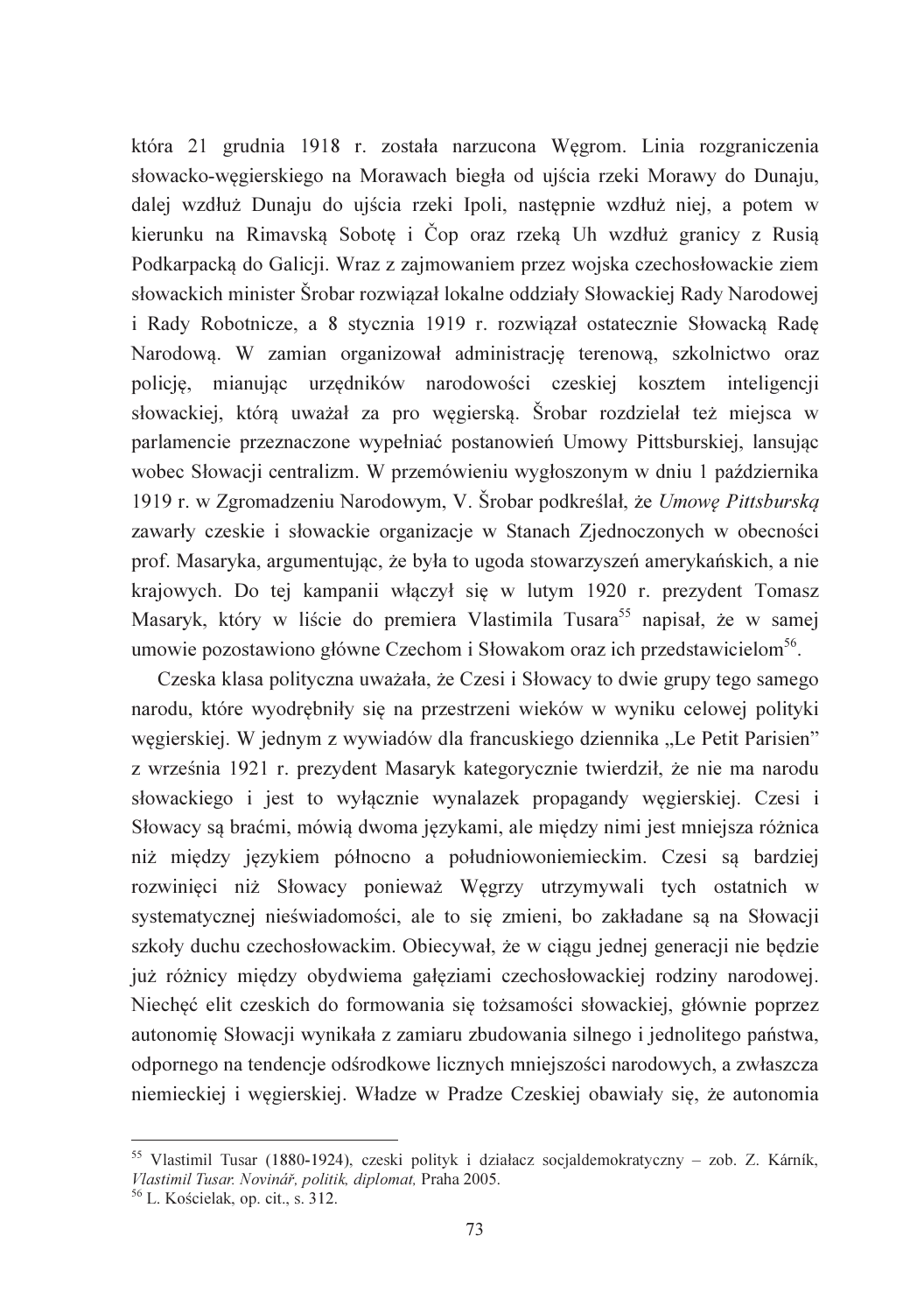Słowacji umożliwiałaby aktywność polityczna mniejszości wegierskiej, co umacniałoby tendencje prowegierskie w społeczeństwie słowackim, a z czasem mogłoby to doprowadzić do oderwania Słowacji od Czechosłowacji. Czeską politykę centralizacyjną popierali także słowaccy narodowcy, socjaldemokraci oraz ewangelicy, licząc na pomoc gospodarczą Czechów, co umożliwiłoby rozwój cywilizacyjny Słowacji. Z drugiej strony dążyli też do osłabienia wpływów duchowieństwa katolickiego, które przed 1918 r. często wykazywało się lojalistyczna postawa wobec władz węgierskich, liczac też na wspólne przeciwdziałanie tendencjom odśrodkowym mniejszości węgierskiej<sup>57</sup>.

Powstanie Czechosłowacji, do której przyłaczono Słowacje i Ruś Podkarpacka było rezultatem przemyślanej i konsekwentnie prowadzonej przez zwolenników jednego narodu akcji dyplomatycznej i politycznej na arenie międzynarodowej. Sytuacje te trafnie określił Masaryk, który stwierdził, że Czechom i Słowakom "niepodległość podano na talerzu". Problemem wymagającym ostatecznego rozstrzygnięcia pozostawało jednak ustalenie granic gdyż alianci przyjeli zasade utrzymania granic historycznych Królestwa Czeskiego<sup>58</sup>.

Przychylność aliantów przyczyniła się do tego, że po zajęciu obszarów Słowacji i Rusi Podkarpackiej władze czechosłowackie postanowiły zaanektować kolejne tereny wegierskie, wykorzystując niestabilną sytuację polityczną Wegier, gdzie 21 marca 1919 r. do władzy doszedł komunistyczny rząd Beli Kuna. 27 kwietnia 1919 r. wojska czechosłowackie zaatakowały razem z wojskami rumuńskimi Węgierską Republikę Rad. Okazało się jednak, że oddziały Węgierskiej Armii Czerwonej nie tylko powstrzymały wojska czechosłowackie, ale przeszły do ofensywy i w majuczerwcu opanowały wschodnią Słowację, korzystając z poparcia miejscowej ludności słowackiej i ukraińskiej, niezadowolonej z rządów czeskich. Zachęcone tym sukcesem komunistyczne wojska węgierskie proklamowały 16 czerwca 1919 r. w Preszowie Słowacka Republikę Rad, która jednak upadła po trzech tygodniach. Dopiero interwencja wojsk Ententy pod dowództwem gen. Maurice'a Pellego na Węgrzech, wsparta przez wojska rumuńskie powstrzymała komunistyczne wojska węgierskie, a w lipcu 1919 r. wojska czechosłowackie ponownie zajęły wschodnią Słowacje i Ruś Podkarpacka<sup>59</sup>.

Akcja rządu czechosłowackiego wynikała z prowadzonej polityki zagranicznej, w którego imieniu minister Edward Beneš jeszcze 5 lutego 1919 r. złożył na

<sup>&</sup>lt;sup>57</sup> Ibidem.

<sup>&</sup>lt;sup>58</sup> Ibidem.

<sup>&</sup>lt;sup>59</sup> Ibidem. s. 313; por. *Krátke Dejiny Slovensko*, red. E. Mannova, Bratislya 2003, s. 267.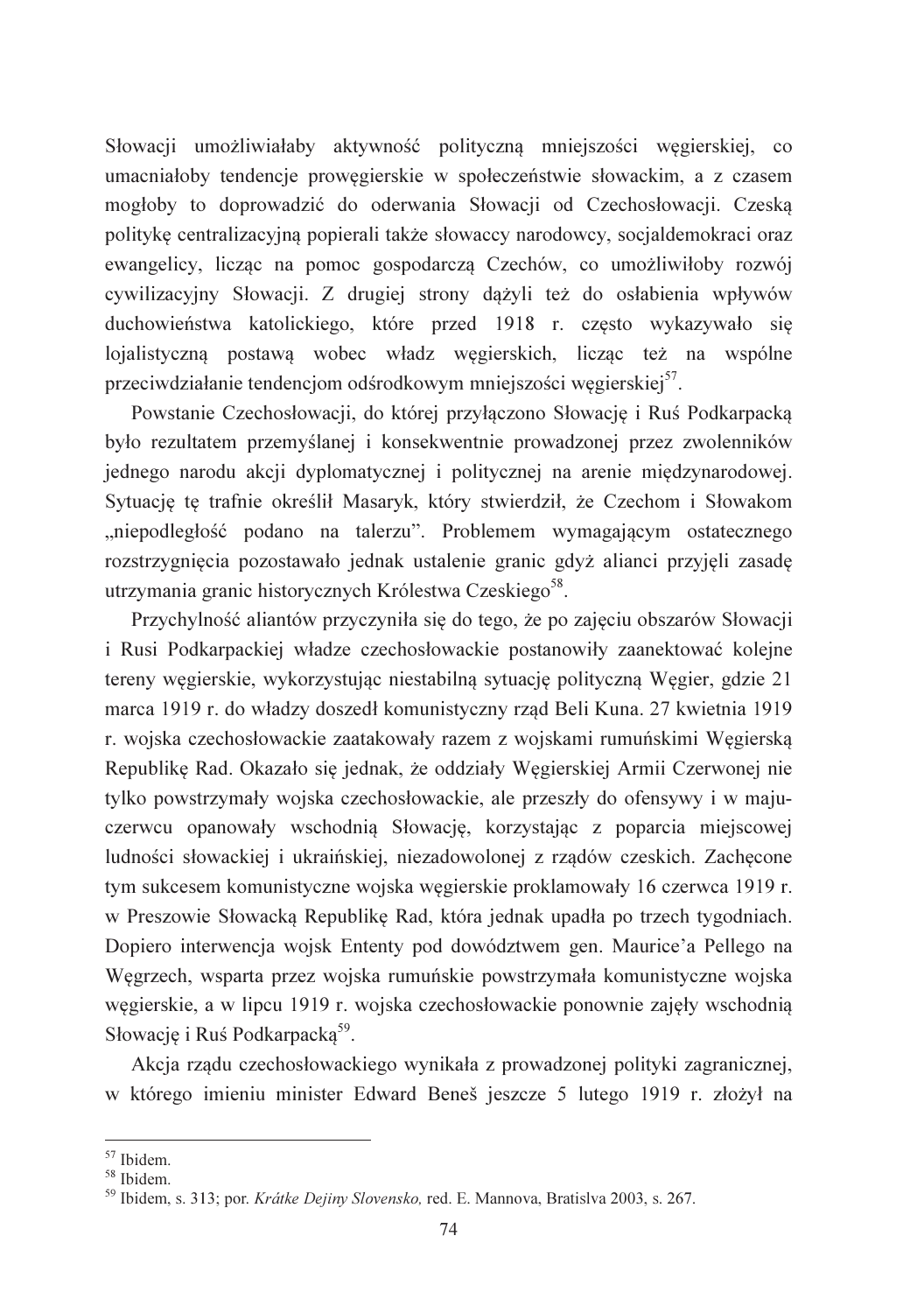konferencji pokojowej w Paryżu wiele not sankcjonujących zdobycze terytorialne. Zażądał bowiem dla powstałego państwa czechosłowackiego kosztem Austro-Węgier Czech, Moraw i Śląska Austriackiego w granicach historycznych oraz Słowacji z granica na Dunajcu, czyli tzw. Morawskiego Pola, Gmundu, południowego brzegu Dyi, prawego brzegu Morawy, Rusi Podkarpackiej, Burgenlandu. Od Niemiec żądał Kotliny Kłodzkiej, powiatów raciborskiego, nyskiego, głubczyckiego, rybnickiego i pszczyńskiego z Górnego Ślaska oraz autonomii kulturalnej dla Serbów Łużyckich, czy umiedzynarodowienia Dunaju, Odry, Łaby i Wisły $60$ .

Granice Czechosłowacji ustalono ostatecznie w wyniku traktatów miedzynarodowych. Po podpisaniu Traktatu Wersalskiego z Niemcami 28 czerwca 1919 r. Czechosłowacja otrzymała część powiatu raciborskiego, tzw. Kraj Hulczyński, po traktacie z Saint Germaine-en-Laye, zawartym z Austria 10 września 1919 r. uzyskała z ziem austriackich rejon Valticka od strony Moraw oraz rejon vitorazski z węzłem kolejowym Gmund od strony południowych Czech. W traktacie tym była też nowa o autonomii Rusi Podkarpackiej w postaci sejmu krajowego, decydującego o sprawach szkolnych, administracyjnych, językowych i religijnych oraz gubernatorze narodowości ukraińskiej, którego mianował prezydent jako najwyższego przedstawiciela władzy autonomicznej. Wreszcie w traktacie z Trianon, zawartym z Węgrami 4 czerwca 1920 r. ostatecznie usankcjonowano słowacko-węgierską linię demarkacyjną z 21 grudnia 1918 r., jako granice między Czechosłowacją a Węgrami, a dodatkowo do Republiki Czechosłowackiej został właczony rejon Petržalki, leżący na prawym brzegu Dunaju na południe od Bratysławy. Ponadto na mocy decyzji Rady Ambasadorów z 28 lipca 1920 r. o rozgraniczeniu Śląska Cieszyńskiego Czechosłowacja otrzymała obszar liczący 1270 km2, a Polska 1012 km2. Czechosłowacja skorzystała też z umiędzynarodowienia Odry, Łaby i Dunaju, gdyż w portach Hamburg, Szczecin i Triest miała prawo do wolnej przystani<sup>61</sup>.

Podsumowując problem poruszony w tekście artykułu, należy stwierdzić, że próby federalizacji Austro-Węgier, podjęte od wiosny 1918 r. zarówno przez ministra do spraw narodowości, Oszkára Jászi`ego, jak i samego cesarza Karola I, który był jednocześnie królem Węgier jako Karol IV – nie powiodły się, gdyż było już na nie za późno. Narody, zwłaszcza słowiańskie, które były poddane

 $60$  L. Kościelak, op. cit., s. 312.

 $<sup>61</sup>$  Zob. W. Felczak, op. cit., s. 319; por. M. Ormos, Trianon and East Central Europe: antecedents and</sup> repercussions, New Jersey 1995.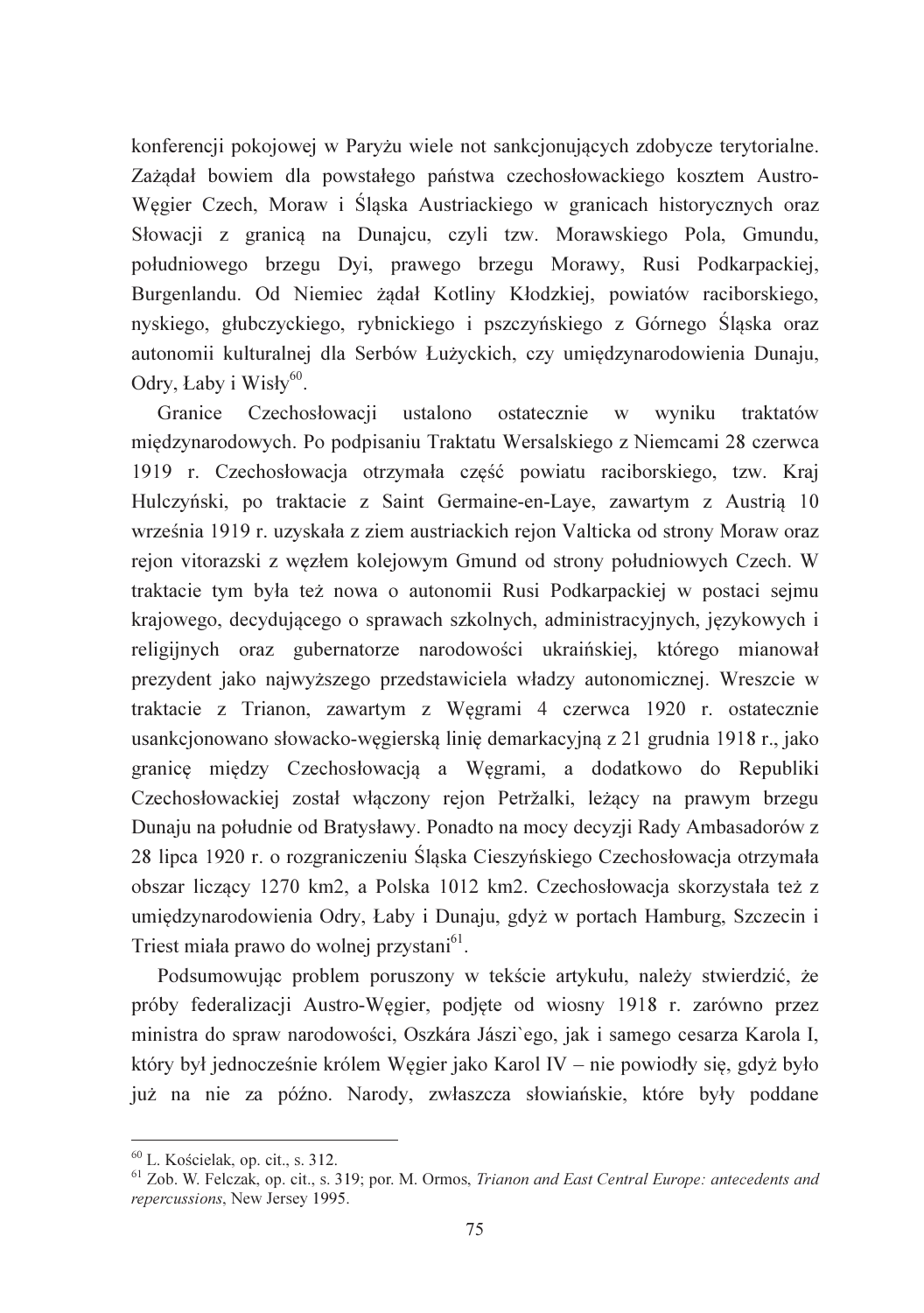systematycznej madziaryzacji, jesienia 1918 r., w obliczu kleski wrogiego im Królestwa Węgierskiego zaczęły wyrażać swoje dążenia emancypacyjne. Jednak poszczególne nacje miały swoje plany, co do okresu powojennego, po "rozejściu się" z Wiedniem lub Budapesztem.

Zgodnie z Umową Pittsburską z 31 maja 1918 r. Czesi i Słowacy postanowili utworzyć wspólne państwo, choć – zwłaszcza Słowacy – czynili to nie bez obaw przed silniejszymi intelektualnie i ekonomicznie Czechami. Wkrótce okazało się, że mieli racje, ponieważ czeskie elity na poczatku lat dwudziestych XX w. zaczeły lansować wobec narodu słowackiego ideę czechosłowakizmu, która w pewnym sensie była postrzegana przez Słowaków jako kontynuacja madziaryzmu w czeskim wydaniu. Zarówno ustalenia z maja 1918 r., jak i decyzje Słowackiej Rady Narodowej, podjęte 31 października 1918 r. w Turczańskim Św. Marcinie zostały jednostronnie zmienione przez rząd w Pradze. W latach 1918-1919 sytuacja na Słowacji była bardzo niestabilna ze względu na działalność grup komunistycznych, popieranych przez władze Węgierskiej Republiki Rad i mniejszość węgierską, żyjącą na terenie Górnych Węgier, jak określano Słowację w Budapeszcie. Realna stabilizacja na jej obszarze nastąpiła dopiero po wycofaniu z jej obszaru wojsk Węgierskiej Armii Czerwonej, przy jednoczesnym, ponownym zajęciu Słowacji w lipcu 1919 r. przez wojska Republiki Czechosłowackiej. Na początku sierpnia 1919 r. została też zlikwidowana przez wojska czechosłowackie, rumuńskie i francuskie Węgierska Republika Rad.

Dramatycznie zakończyła się sprawa Siedmiogrodu i zamieszkującej tam ludności węgierskiej. Negocjacje dotyczące prowizorium narodowościowego, prowadzone w Aradzie 13-14 listopada 1918 r. przez ministra Oszkára Jászi`ego i przewodniczącego Rumuńskiej Rady Narodowej, Iuliu Maniu zakończyły się fiaskiem. Jednocześnie na teren Siedmiogrodu wkroczyły oddziały wojsk rumuńskich i francuskich, które do czasu podpisania traktatu pokojowego w Trianon 4 czerwca 1920 r. de facto okupowały jego obszar za zgodą mocarstw Ententy, po czym pozostał on w granicach Królestwa Rumunii. Węgry odzyskały część Siedmiogrodu dopiero podczas drugiej wojny światowej, na mocy drugiego arbitrażu wiedeńskiego z 30 sierpnia 1940 r. W jego wyniku Niemcy i Włochy przyznały Węgrom północną część Siedmiogrodu oraz fragmenty Marmaroszu i Kriszany o powierzchni 43 104 km<sup>2</sup>, należące do Królestwa Węgier przed 1918 r. Arbitraż postanowił też o przekazaniu Bułgarii południowej Dobrudży potwierdzonym układem rumuńsko-bułgarskim w Krajowej zawartym 7 września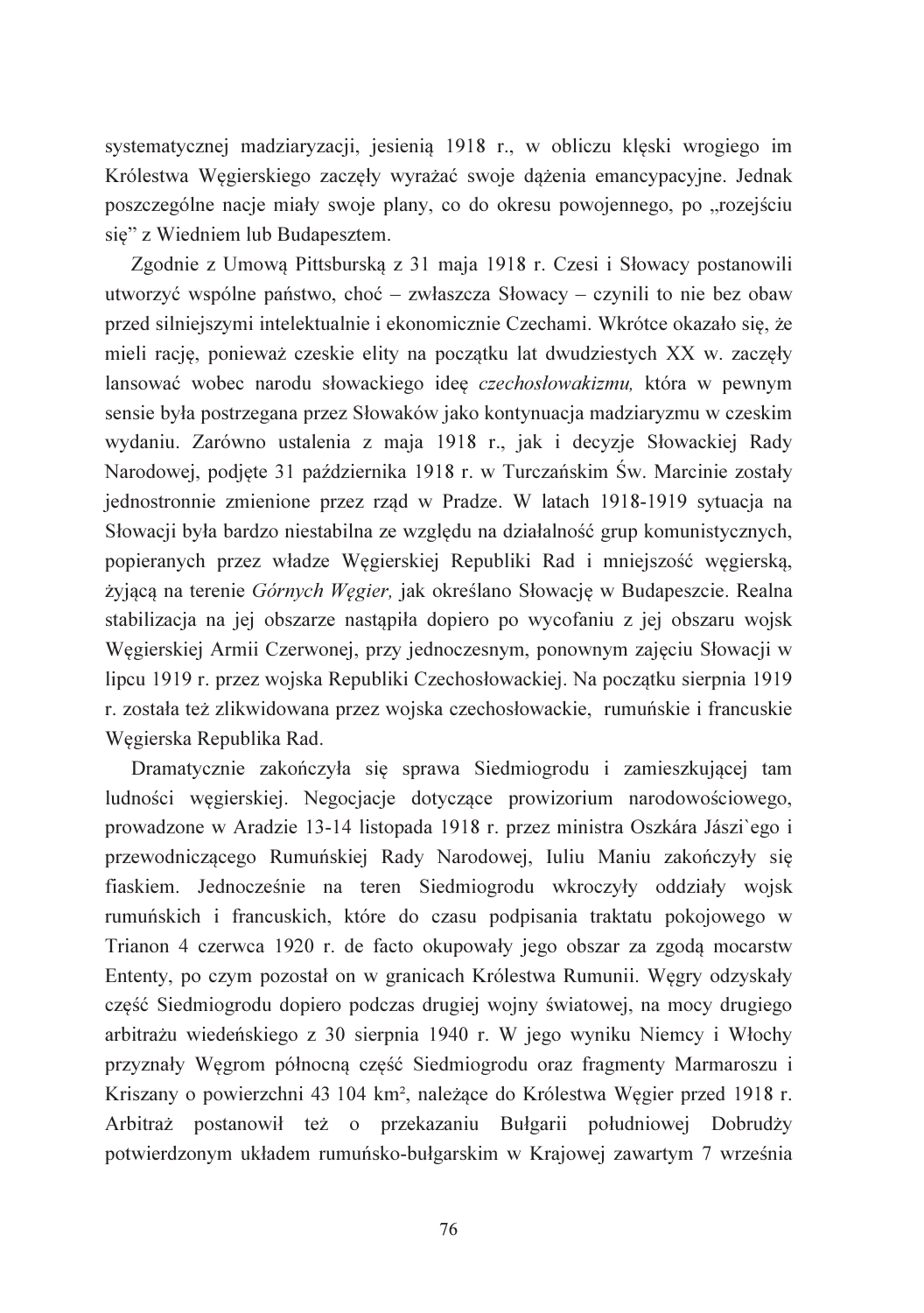1940 r. Obie krainy odebrano Rumunii. Jednak w 1945 r. powojenne Wegry musiały zwrócić te terytoria rządowi Rumunii.

Problemem I Republiki Czechosłowackiej były również liczne mniejszości narodowe, zwłaszcza niemiecka i wegierska, w mniejszym zaś stopniu polska na Śląsku Zaolziańskim. Wieloetniczność ČSR w 1938 r. bezwzględnie wykorzystali Niemcy sudeccy z Sűdetenlandu pod przywództwem Konrada Heinleina doprowadzając jesienia 1938 r. do dekompozycji I Republiki po oddaniu bez walki III Rzeszy czeskich Sudetów, a 15 marca 1939 r. wspierając aktywnie Hitlera w utworzeniu Protektoratu Czech i Moraw i likwidacji II Republiki (1 października 1938-15 marca 1939). Na jego utworzeniu skorzystała jednak Słowacja, która 14 marca 1939 r. proklamowała powstanie Państwa Słowackiego, biorac polityczny rozwód z Czechami po niemal 20 latach obowiązywania doktryny czechosłowakizmu, która z inicjatywy czeskich elit politycznych zastapiła zasade równouprawnienia obu narodów we wspólnym państwie, uznana w umowie pittsburskiej.

Po wielu dziesiątkach lat madziaryzacji wspólnota interesów Czechów i Słowaków była podstawą powołania Czechosłowacji, jednak praktyka polityki narodowościowej władz ČSR w latach 1918-1938 wykazała, że władze w Pradze Czeskiej traktowały często Słowaków jako "obywateli drugiej kategorii". Polityka czechosłowakizmu obróciła się przeciwko Czechom podczas kryzysu sudeckiego 1938 r. w postaci wymuszonej przez okoliczności historyczne autonomii słowackiej, a wiosną 1939 r. doprowadziła do tragicznej dla obu narodów utraty niepodległości, powstania Protektoratu Czech i Moraw z jednej strony i Republiki Słowackiej z ks. Jozefem Tisą na czele z drugiej.

#### **SUMMARY**

## Between Federalism and State Community: the Nations of the Austro-Hungarian Dual Monarchy to the Disintegration of the Habsburg Monarchy in 1918-1919

The article presents a disintegration of Austria-Hungary in the autumn of 1918. The author described the last two years of the existence of the Austro-Hungarian Empire. An important concept is the description of the eastern Swiss Minister for nationalities, Oskar Jászi ego, as a desperate attempt to save the state: the negotiation of Transylvania with Romania in Arad and the Slovaks in the Slovak remain within Hungary. The author mentioned a manifesto of Karol I, whose aim was to preserve the state as possible on the basis of a federation – with the exception of Poles. Further described is the creation of Czechoslovakia and the situation in Slovakia during its occupation by the Czechoslovak army. In summary, author referred to the drama of CSR in the years 1938-1939, which was a consequence of the wrong nationality policies of the